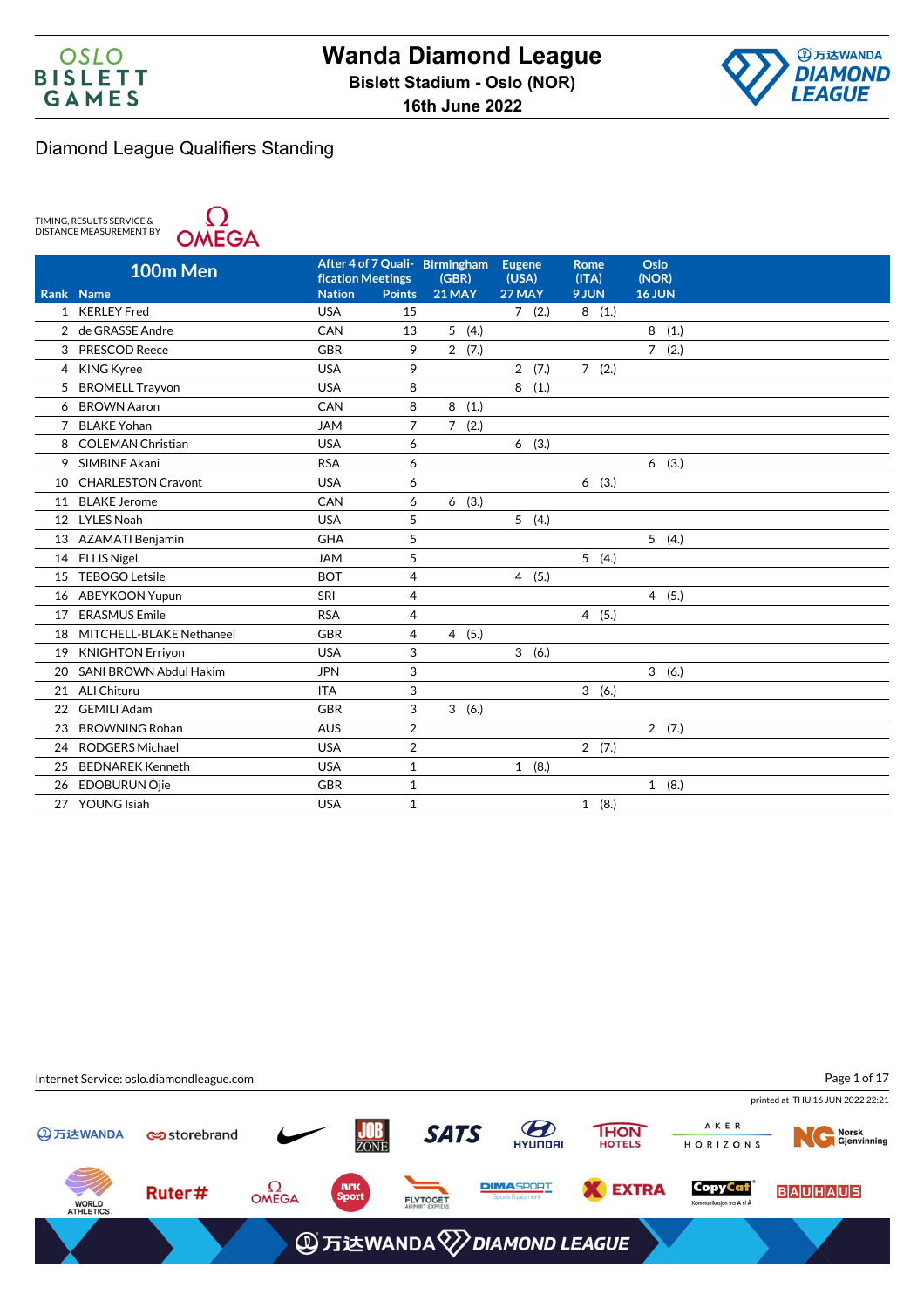



|    | 200m Men                | After 2 of 6 Quali-<br><b>fication Meetings</b> |                | <b>Doha</b><br>(QAT) | <b>Rabat</b><br>(MAR) |  |
|----|-------------------------|-------------------------------------------------|----------------|----------------------|-----------------------|--|
|    | Rank Name               | <b>Nation</b>                                   | <b>Points</b>  | 13 MAY               | 5 JUN                 |  |
|    | 1 LYLES Noah            | <b>USA</b>                                      | 8              | 8<br>(1.)            |                       |  |
|    | 2 BEDNAREK Kenneth      | <b>USA</b>                                      | 8              |                      | 8<br>(1.)             |  |
|    | 3 KERLEY Fred           | <b>USA</b>                                      | 7              | 7(2.)                |                       |  |
|    | 4 ADAMS Luxolo          | <b>RSA</b>                                      | 7              |                      | $7^{\circ}$<br>(2.)   |  |
|    | 5 BLAKE Jerome          | <b>CAN</b>                                      | 7              | 3<br>(6.)            | 4(5.)                 |  |
|    | 6 RICHARDS Jereem       | <b>TTO</b>                                      | 6              | (3.)<br>6            |                       |  |
|    | 7 DESALU Eseosa Fostine | <b>ITA</b>                                      | 6              |                      | (3.)<br>6             |  |
|    | 8 de GRASSE Andre       | <b>CAN</b>                                      | 5              | 5<br>(4.)            |                       |  |
|    | 9 MARTINEZ Yancarlos    | <b>DOM</b>                                      | 5              |                      | 5(4.)                 |  |
| 10 | <b>BROWN Aaron</b>      | <b>CAN</b>                                      | 4              | 4(5.)                |                       |  |
| 11 | MAKWALA Isaac           | <b>BOT</b>                                      | 3              |                      | 3(6.)                 |  |
| 12 | <b>TORTU Filippo</b>    | ITA                                             | $\overline{2}$ | 2(7.)                |                       |  |
| 13 | <b>REAIS William</b>    | <b>SUI</b>                                      | 2              |                      | 2(7.)                 |  |
| 14 | TAKORDMIOUI Mehdi       | <b>MAR</b>                                      |                |                      | (8.)<br>$\mathbf{1}$  |  |

|              | 400m Men                         | <b>fication Meetings</b> |                | After 4 of 7 Quali- Birmingham<br>(GBR) | <b>Eugene</b><br>(USA) | <b>Rome</b><br>(ITA) | Oslo<br>(NOR)        |
|--------------|----------------------------------|--------------------------|----------------|-----------------------------------------|------------------------|----------------------|----------------------|
|              | Rank Name                        | <b>Nation</b>            | <b>Points</b>  | <b>21 MAY</b>                           | 27 MAY                 | 9 JUN                | 16 JUN               |
| $\mathbf{1}$ | JAMES Kirani                     | <b>GRN</b>               | 23             |                                         | (2.)<br>7              | 8(1.)                | 8(1.)                |
|              | 2 NORWOOD Vernon                 | <b>USA</b>               | 17             | 5<br>(4.)                               | 5(4.)                  | 7(2.)                |                      |
|              | 3 HUDSON-SMITH Matthew           | <b>GBR</b>               | 14             | 8<br>(1.)                               | (3.)<br>6              |                      |                      |
|              | 4 MAKWALA Isaac                  | <b>BOT</b>               | 14             | (5.)<br>4                               | 2(7.)                  | (8.)<br>$\mathbf{1}$ | $7^{\circ}$<br>(2.)  |
| 5            | <b>TAYLOR Christopher</b>        | <b>JAM</b>               | 10             |                                         |                        | 4(5.)                | 6(3.)                |
| 6            | <b>BONEVACIA Liemarvin</b>       | <b>NED</b>               | 10             | 3<br>(6.)                               |                        | 3<br>(6.)            | 4(5.)                |
|              | <b>CHERRY Michael</b>            | <b>USA</b>               | 9              |                                         | 3<br>(6.)              | 6(3.)                |                      |
| 8            | <b>NORMAN Michael</b>            | <b>USA</b>               | 8              |                                         | 8<br>(1.)              |                      |                      |
| 9            | <b>DEADMON Bryce</b>             | <b>USA</b>               | 8              | $\overline{7}$<br>(2.)                  | (8.)<br>$\mathbf{1}$   |                      |                      |
| 10           | <b>MONTGOMERY Kahmari</b>        | <b>USA</b>               | 6              | (3.)<br>6                               |                        |                      |                      |
| 11           | <b>FELIZ Lidio Andres</b>        | <b>DOM</b>               | 5              |                                         |                        | 5(4.)                |                      |
| 12           | <b>NENE Zakhiti</b>              | <b>RSA</b>               | 5              |                                         |                        |                      | 5(4.)                |
| 13           | <b>RICHARDS Jereem</b>           | <b>TTO</b>               | 4              |                                         | 4 (5.)                 |                      |                      |
| 14           | <b>VEDEL Benjamin Lobo</b>       | <b>DEN</b>               | 3              |                                         |                        |                      | 3(6.)                |
| 15           | SCOTTI Edoardo                   | <b>ITA</b>               | $\overline{2}$ |                                         |                        | 2(7.)                |                      |
| 16           | SANTOS Luguelín                  | <b>DOM</b>               | $\overline{2}$ |                                         |                        |                      | 2(7.)                |
| 17           | <b>HAYDOCK-WILSON Alex</b>       | <b>GBR</b>               | 2              | 2(7.)                                   |                        |                      |                      |
| 18           | <b>INGVALDSEN Håvard Bentdal</b> | <b>NOR</b>               | 1              |                                         |                        |                      | (8.)<br>$\mathbf{1}$ |
| 19           | <b>LONDON Wilbert</b>            | <b>USA</b>               | $\mathbf{1}$   | (8.)<br>$\mathbf{1}$                    |                        |                      |                      |

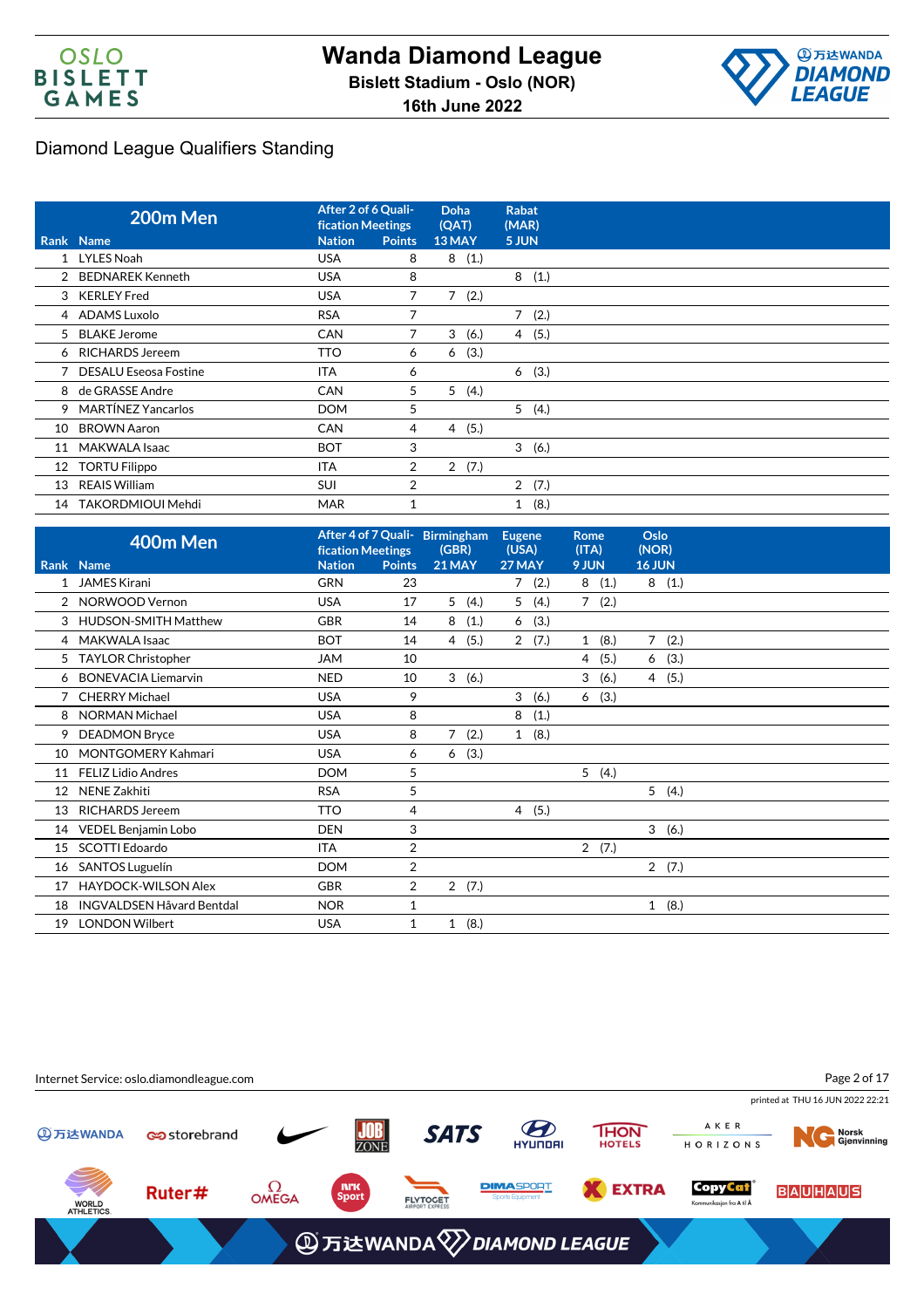



|                | 800m Men                         | After 3 of 7 Quali-<br><b>fication Meetings</b> |                | Doha<br>(QAT)          | <b>Birmingham</b><br>(GBR) | <b>Rabat</b><br>(MAR)  |
|----------------|----------------------------------|-------------------------------------------------|----------------|------------------------|----------------------------|------------------------|
|                | <b>Rank Name</b>                 | <b>Nation</b>                                   | <b>Points</b>  | 13 MAY                 | <b>21 MAY</b>              | 5 JUN                  |
|                | 1 AROP Marco                     | CAN                                             | 14             | 6(3.)                  | 8(1.)                      |                        |
| $\overline{2}$ | <b>WANYONYI Emmanuel</b>         | <b>KEN</b>                                      | 8              |                        |                            | 8(1.)                  |
| 3              | <b>KIBET Noah</b>                | <b>KEN</b>                                      | 8              | 8<br>(1.)              |                            |                        |
| 4              | <b>AMOS Nijel</b>                | <b>BOT</b>                                      | $\overline{7}$ |                        |                            | $\overline{7}$<br>(2.) |
| 5              | <b>ROBERT Benjamin</b>           | <b>FRA</b>                                      | $\overline{7}$ |                        | 7(2.)                      |                        |
| 6              | <b>BOL Peter</b>                 | <b>AUS</b>                                      | $\overline{7}$ | $\overline{7}$<br>(2.) |                            |                        |
| 7              | <b>TUAL Gabriel</b>              | <b>FRA</b>                                      | 6              |                        |                            | 6(3.)                  |
| 8              | <b>HOPPEL Bryce</b>              | <b>USA</b>                                      | 6              |                        | (3.)<br>6                  |                        |
| 9              | <b>ROWDEN Daniel</b>             | <b>GBR</b>                                      | 6              | 5(4.)                  | (8.)<br>$\mathbf{1}$       |                        |
| 10             | <b>KIPRUTO Collins</b>           | <b>KEN</b>                                      | 5              |                        |                            | 5(4.)                  |
| 11             | <b>WIGHTMAN Jake</b>             | <b>GBR</b>                                      | 5              |                        | 5(4.)                      |                        |
| 12             | <b>TUKA Amel</b>                 | <b>BIH</b>                                      | $\overline{4}$ |                        |                            | 4(5.)                  |
| 13             | <b>DOBEK Patryk</b>              | POL                                             | 4              |                        | 4(5.)                      |                        |
| 14             | <b>ROTICH Ferguson Cheruiyot</b> | <b>KEN</b>                                      | 4              | 4(5.)                  |                            |                        |
| 15             | <b>KINYAMAL Wyclife</b>          | <b>KEN</b>                                      | 3              |                        | 3 <sup>1</sup><br>(6.)     |                        |
| 16             | <b>EL GUESSE Abdelati</b>        | <b>MAR</b>                                      | 3              |                        |                            | 3(6.)                  |
| 17             | <b>BRAZIER Donavan</b>           | <b>USA</b>                                      | 3              | 3<br>(6.)              |                            |                        |
| 18             | <b>SMAILI Mostafa</b>            | <b>MAR</b>                                      | $\overline{2}$ |                        |                            | 2(7.)                  |
| 19             | <b>MURPHY Clayton</b>            | <b>USA</b>                                      | $\overline{2}$ |                        | 2(7.)                      |                        |
| 20             | <b>HASSAN Abdirahman Saeed</b>   | QAT                                             | $\overline{2}$ | 2(7.)                  |                            |                        |
| 21             | <b>KORIR Emmanuel Kipkurui</b>   | <b>KEN</b>                                      | 1              |                        |                            | 1(8.)                  |
| 22             | <b>BALLA Musaeb Abdulrahman</b>  | QAT                                             | $\mathbf{1}$   | 1(8.)                  |                            |                        |

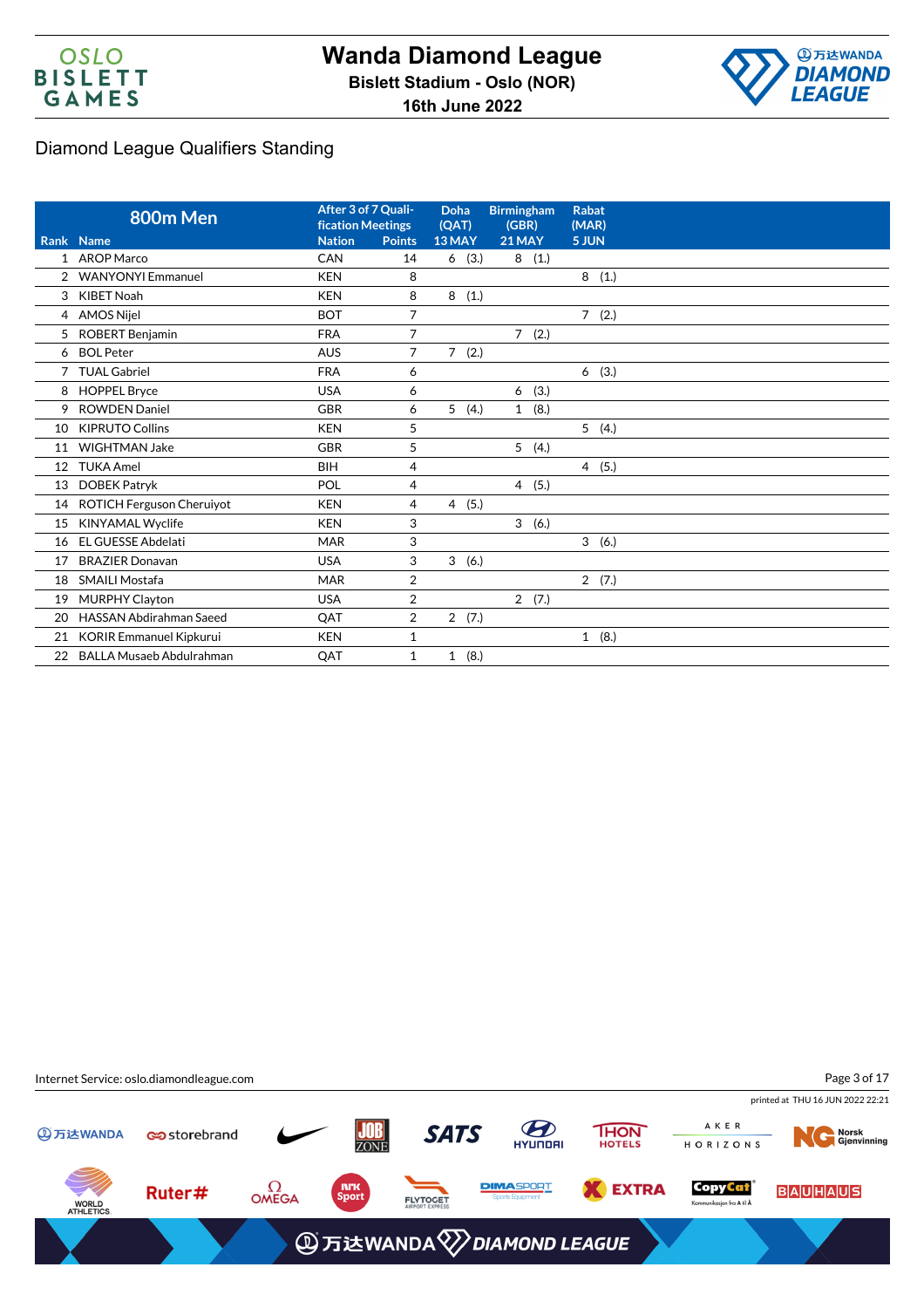



|    | <b>1500m Men</b>          | After 5 of 7 Quali-<br><b>fication Meetings</b> |                | <b>Doha</b><br>(QAT) | <b>Birmingham</b><br>(GBR) | <b>Eugene</b><br>(USA) | <b>Rabat</b><br>(MAR)  | Oslo<br>(NOR) |
|----|---------------------------|-------------------------------------------------|----------------|----------------------|----------------------------|------------------------|------------------------|---------------|
|    | Rank Name                 | <b>Nation</b>                                   | <b>Points</b>  | 13 MAY               | <b>21 MAY</b>              | 27 MAY                 | 5 JUN                  | <b>16 JUN</b> |
|    | 1 KIPSANG Abel            | <b>KEN</b>                                      | 21             | 8(1.)                | (1.)<br>8                  | 5(4.)                  |                        |               |
|    | 2 HOARE Oliver            | <b>AUS</b>                                      | 20             |                      | (3.)<br>6                  | (2.)<br>$7^{\circ}$    |                        | 7(2.)         |
| 3  | <b>INGEBRIGTSEN Jakob</b> | <b>NOR</b>                                      | 16             |                      |                            | 8(1.)                  |                        | 8<br>(1.)     |
|    | 4 WIGHTMAN Jake           | <b>GBR</b>                                      | 14             |                      |                            |                        | 8<br>(1.)              | 6(3.)         |
| 5  | <b>CHERUIYOT Timothy</b>  | <b>KEN</b>                                      | 13             | 7(2.)                |                            | (3.)<br>6              |                        |               |
| 6  | <b>GRETHEN Charles</b>    | <b>LUX</b>                                      | 11             |                      | 2(7.)                      |                        | 5<br>(4.)              | 4(5.)         |
| 7  | <b>HEYWARD Jake</b>       | <b>GBR</b>                                      | 9              |                      |                            | 2(7.)                  | 7 <sup>1</sup><br>(2.) |               |
| 8  | <b>KATIR Mohamed</b>      | ESP                                             | 9              |                      | $\overline{7}$<br>(2.)     |                        | 2(7.)                  |               |
| 9  | ROZMYS Michal             | POL                                             | $\overline{7}$ |                      | 5(4.)                      |                        |                        | 2(7.)         |
| 10 | <b>SADIKI Abdellatif</b>  | <b>MAR</b>                                      | 6              |                      |                            |                        | (3.)<br>6              |               |
| 11 | <b>LEMI Teddese</b>       | <b>ETH</b>                                      | 6              | (3.)<br>6            |                            |                        |                        |               |
| 12 | <b>ZELEKE Samuel</b>      | <b>ETH</b>                                      | 5              | (8.)<br>$\mathbf{1}$ |                            |                        | 3 <sup>7</sup><br>(6.) | 1(8.)         |
| 13 | <b>KEJELCHA Yomif</b>     | <b>ETH</b>                                      | 5              | (4.)<br>5            |                            |                        |                        |               |
| 14 | <b>GOURLEY Neil</b>       | <b>GBR</b>                                      | 5              |                      |                            |                        |                        | 5(4.)         |
| 15 | <b>DEBJANI</b> Ismael     | <b>BEL</b>                                      | 4              |                      |                            |                        | $\overline{4}$<br>(5.) |               |
| 16 | <b>KERR Josh</b>          | <b>GBR</b>                                      | $\overline{4}$ |                      | 4(5.)                      |                        |                        |               |
| 17 | <b>ETIANG Kamar</b>       | <b>KEN</b>                                      | 4              | 4(5.)                |                            |                        |                        |               |
| 18 | <b>HOCKER Cole</b>        | <b>USA</b>                                      | 4              |                      |                            | 4(5.)                  |                        |               |
| 19 | <b>MECHAAL Adel</b>       | ESP                                             | 3              |                      | 3(6.)                      |                        |                        |               |
| 20 | <b>RAMSDEN Matthew</b>    | <b>AUS</b>                                      | 3              | 3(6.)                |                            |                        |                        |               |
| 21 | <b>TEARE Cooper</b>       | <b>USA</b>                                      | 3              |                      |                            | 3(6.)                  |                        |               |
| 22 | <b>FONTES Ignacio</b>     | ESP                                             | 3              |                      |                            |                        |                        | 3(6.)         |
| 23 | SIMOTWO Charles Cheboi    | <b>KEN</b>                                      | $\overline{2}$ | 2(7.)                |                            |                        |                        |               |
| 24 | <b>OULADHA Hicham</b>     | MAR                                             | $\mathbf{1}$   |                      |                            |                        | 1<br>(8.)              |               |
| 25 | <b>STONIER Matthew</b>    | <b>GBR</b>                                      | $\mathbf{1}$   |                      | 1(8.)                      |                        |                        |               |
| 26 | <b>PAULSON William</b>    | CAN                                             | $\mathbf{1}$   |                      |                            | 1(8.)                  |                        |               |
|    |                           |                                                 |                |                      |                            |                        |                        |               |

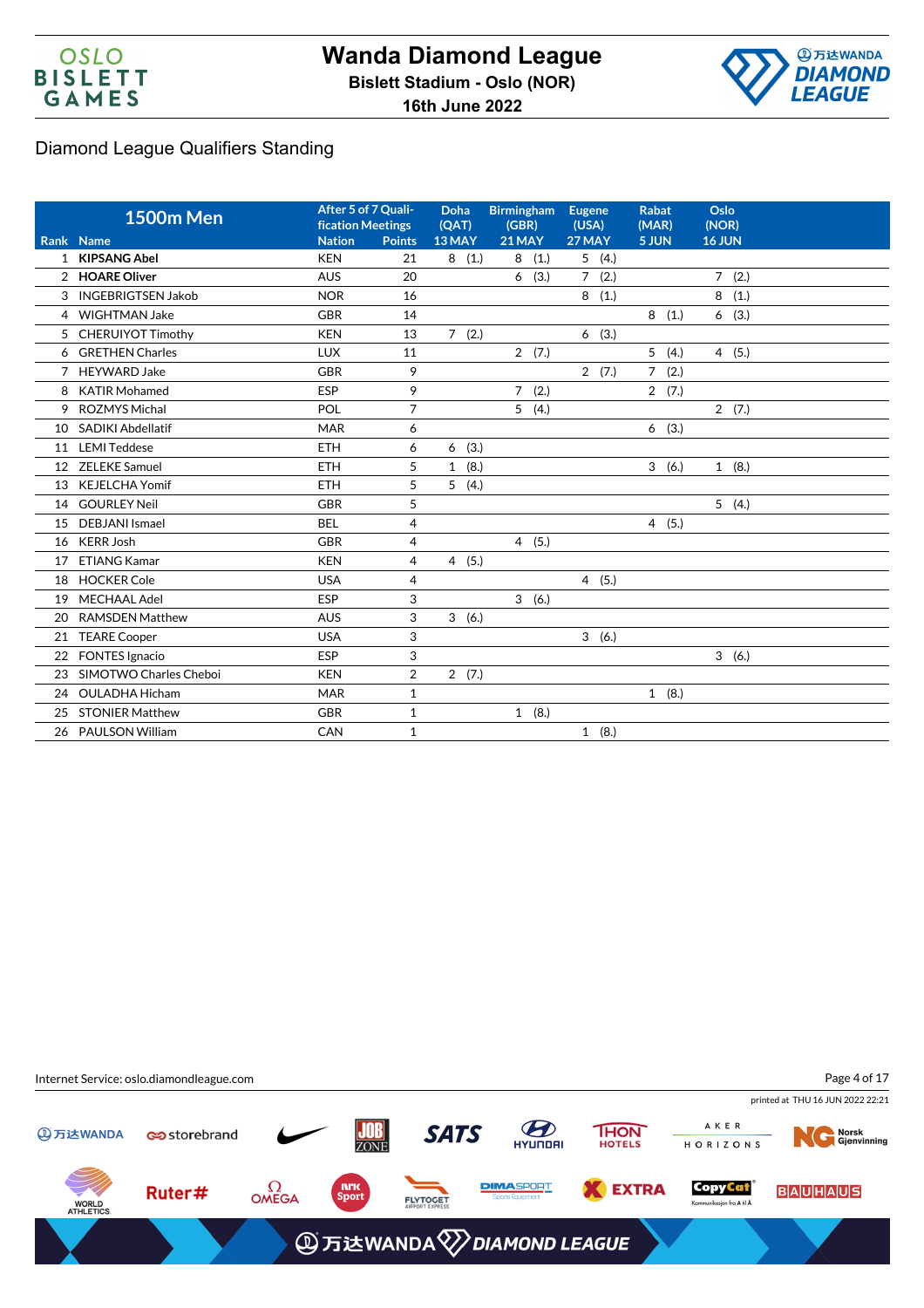



|                   | <b>5000m Men</b>            | After 3 of 7 Quali-<br><b>fication Meetings</b> |                | <b>Eugene</b><br>(USA) | <b>Rome</b><br>(ITA) | Oslo<br>(NOR)          |
|-------------------|-----------------------------|-------------------------------------------------|----------------|------------------------|----------------------|------------------------|
|                   | Rank Name                   | <b>Nation</b>                                   | <b>Points</b>  | 27 MAY                 | 9 JUN                | <b>16 JUN</b>          |
|                   | <b>TEFERA Samuel</b>        | <b>ETH</b>                                      | 14             | $\overline{7}$<br>(2.) |                      | 7(2.)                  |
| 2                 | <b>BAREGA Selemon</b>       | <b>ETH</b>                                      | 11             | (3.)<br>6              | 5<br>(4.)            |                        |
| 3                 | <b>BEKELE Telahun Haile</b> | <b>ETH</b>                                      | 11             |                        | 3<br>(6.)            | 8<br>(1.)              |
| 4                 | <b>WALE Getnet</b>          | <b>ETH</b>                                      | 10             | (5.)<br>$\overline{4}$ |                      | (3.)<br>6              |
| 5                 | <b>AHMED Mohammed</b>       | CAN                                             | 9              | 5<br>(4.)              | (5.)<br>4            |                        |
| 6                 | KIMELI Nicholas Kipkorir    | <b>KEN</b>                                      | 8              |                        | 8<br>(1.)            |                        |
| 7                 | <b>AREGAWI Berihu</b>       | <b>ETH</b>                                      | 8              | 8<br>(1.)              |                      |                        |
| 8                 | <b>KROP Jacob</b>           | <b>KEN</b>                                      | $\overline{7}$ |                        | 7<br>(2.)            |                        |
| 9                 | <b>KEJELCHA Yomif</b>       | <b>ETH</b>                                      | 6              |                        | (3.)<br>6            |                        |
| 10                | <b>KLECKER Joe</b>          | <b>USA</b>                                      | 5              |                        |                      | 5(4.)                  |
| 11                | MENGESHA Milkesa            | <b>ETH</b>                                      | 4              |                        |                      | (5.)<br>$\overline{4}$ |
| $12 \overline{ }$ | <b>RAYNER Jack</b>          | <b>AUS</b>                                      | 3              |                        |                      | 3(6.)                  |
| 13                | <b>RAMSDEN Matthew</b>      | <b>AUS</b>                                      | 3              | 3<br>(6.)              |                      |                        |
| 14                | <b>EDRIS Muktar</b>         | <b>ETH</b>                                      | $\overline{2}$ |                        | 2(7.)                |                        |
| 15                | <b>MECHAAL Adel</b>         | ESP                                             | 2              |                        |                      | 2(7.)                  |
|                   | 16 ROBINSON Brett           | <b>AUS</b>                                      | 2              | 2(7.)                  |                      |                        |
| 17                | NDIKUMWENAYO Thierry        | <b>BDI</b>                                      | $\mathbf{1}$   |                        | 1(8.)                |                        |
| 18                | <b>MARU Peter</b>           | <b>UGA</b>                                      | 1              |                        |                      | 1(8.)                  |
| 19                | PARSONS Sam                 | <b>GER</b>                                      | 1              | (8.)<br>$\mathbf{1}$   |                      |                        |

|    | <b>3000m Steeplechase Men</b> | <b>fication Meetings</b> | After 3 of 5 Quali- | Doha<br>(QAT) | <b>Rabat</b><br>(MAR)  | Rome<br>(ITA) |
|----|-------------------------------|--------------------------|---------------------|---------------|------------------------|---------------|
|    | Rank Name                     | <b>Nation</b>            | <b>Points</b>       | 13 MAY        | 5 JUN                  | 9 JUN         |
|    | <b>GIRMA Lamecha</b>          | <b>ETH</b>               | 22                  | (2.)<br>7     | 7(2.)                  | 8(1.)         |
| 2  | <b>EL BAKKALI Soufiane</b>    | <b>MAR</b>               | 16                  | (1.)<br>8     | 8<br>(1.)              |               |
| 3  | KIBIWOT Abraham               | <b>KEN</b>               | 13                  | (3.)<br>6     |                        | 7(2.)         |
| 4  | <b>KIPRUTO Conseslus</b>      | <b>KEN</b>               | 10                  |               | 5 <sup>5</sup><br>(4.) | 5(4.)         |
| 5  | <b>BOR Hillary</b>            | <b>USA</b>               | 9                   | 5<br>(4.)     | 3<br>(6.)              | 1(8.)         |
| 6  | <b>WALE Getnet</b>            | <b>ETH</b>               | 8                   | 2(7.)         |                        | 6(3.)         |
|    | <b>TEGEGN Hailemariyam</b>    | <b>ETH</b>               | 6                   |               | (3.)<br>6              |               |
| 8  | <b>SEREM Amos</b>             | <b>KEN</b>               | 4                   |               |                        | 4(5.)         |
| 9  | <b>BETT Leonard Kipkemoi</b>  | <b>KEN</b>               | 4                   | (5.)<br>4     |                        |               |
| 10 | <b>SABLE Avinash Mukund</b>   | <b>IND</b>               | 4                   |               | 4(5.)                  |               |
| 11 | KIGEN Benjamin                | <b>KEN</b>               | 4                   | 3<br>(6.)     | (8.)<br>$\mathbf{1}$   |               |
| 12 | ABDELWAHED Ahmed              | <b>ITA</b>               | 3                   |               |                        | 3(6.)         |
| 13 | ZOGHLAMI Osama                | <b>ITA</b>               | $\overline{2}$      |               |                        | 2(7.)         |
| 14 | <b>BELHADJ Mehdi</b>          | <b>FRA</b>               | $\overline{2}$      |               | 2(7.)                  |               |
| 15 | KIPSANG Lawrence Kemboi       | <b>KEN</b>               | 1                   | (8.)<br>1     |                        |               |

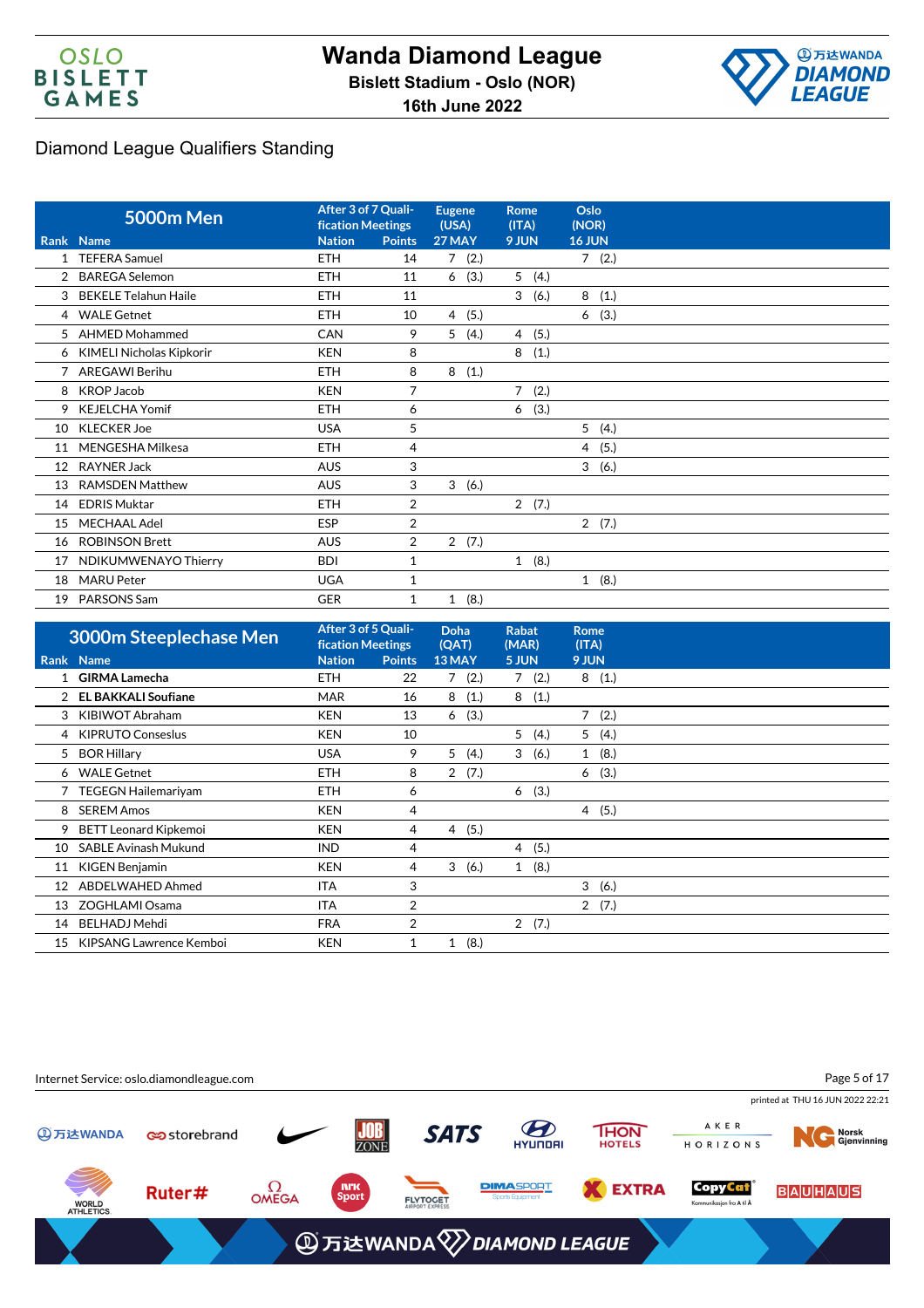



|    | <b>110m Hurdles Men</b> | <b>fication Meetings</b> | After 2 of 6 Quali- Birmingham | (GBR)         |       | Oslo<br>(NOR) |       |
|----|-------------------------|--------------------------|--------------------------------|---------------|-------|---------------|-------|
|    | Rank Name               | <b>Nation</b>            | <b>Points</b>                  | <b>21 MAY</b> |       | <b>16 JUN</b> |       |
|    | MARTÍNEZ Asier          | <b>ESP</b>               | 13                             | 6             | (3.)  |               | 7(2.) |
|    | 2 PARCHMENT Hansle      | <b>JAM</b>               | 8                              | 8             | (1.)  |               |       |
|    | 3 ALLEN Devon           | <b>USA</b>               | 8                              |               |       | 8             | (1.)  |
|    | 4 McLEOD Omar           | <b>JAM</b>               | 7                              | 7             | (2.)  |               |       |
|    | 5 PEREIRA Rafael        | <b>BRA</b>               | 6                              |               |       |               | 6(3.) |
|    | 6 CZYKIER Damian        | POL                      | 5                              | 5             | (4.)  |               |       |
|    | 7 MALLETT Aaron         | <b>USA</b>               | 5                              |               |       |               | 5(4.) |
|    | 8 POZZI Andrew          | <b>GBR</b>               | 4                              | 4(5.)         |       |               |       |
| 9  | <b>JOSEPH Jason</b>     | <b>SUI</b>               | 4                              |               |       |               | 4(5.) |
| 10 | <b>MANGA Aurel</b>      | <b>FRA</b>               | 3                              | 3             | (6.)  |               |       |
| 11 | DAL MOLIN Paolo         | <b>ITA</b>               | 3                              |               |       |               | 3(6.) |
| 12 | KING David              | <b>GBR</b>               | $\overline{2}$                 |               | 2(7.) |               |       |
|    | 13 ZAZA Wellington      | <b>LBR</b>               |                                | $\mathbf{1}$  | (8.)  |               |       |

| <b>400m Hurdles Men</b>  |                                                                                                                       |                | <b>Doha</b><br>(QAT)                            | <b>Eugene</b><br>(USA) | <b>Rabat</b><br>(MAR) | Oslo<br>(NOR) |
|--------------------------|-----------------------------------------------------------------------------------------------------------------------|----------------|-------------------------------------------------|------------------------|-----------------------|---------------|
|                          | <b>Nation</b>                                                                                                         | <b>Points</b>  | 13 MAY                                          | 27 MAY                 | 5 JUN                 | 16 JUN        |
| dos SANTOS Alison        | <b>BRA</b>                                                                                                            | 24             | (1.)<br>8                                       | (1.)<br>8              |                       | 8<br>(1.)     |
|                          | <b>EST</b>                                                                                                            | 18             |                                                 | (5.)<br>4              | 7(2.)                 | 7(2.)         |
| <b>ROSSER Khallifah</b>  | <b>USA</b>                                                                                                            | 15             |                                                 | 7<br>(2.)              | 8(1.)                 |               |
| <b>HAPPIO Wilfried</b>   | <b>FRA</b>                                                                                                            | 12             |                                                 |                        | (3.)<br>6             | (3.)<br>6     |
| <b>COPELLO Yasmani</b>   | <b>TUR</b>                                                                                                            | 12             | 3<br>(6.)                                       |                        | 5(4.)                 | 4(5.)         |
| <b>BENGTSTRÖM Carl</b>   | <b>SWE</b>                                                                                                            | 10             |                                                 | 5(4.)                  |                       | 5(4.)         |
| <b>HYDE Jaheel</b>       | <b>JAM</b>                                                                                                            | 10             | 4<br>(5.)                                       | 2(7.)                  | 4(5.)                 |               |
| <b>BENJAMIN Rai</b>      | <b>USA</b>                                                                                                            | 7              | (2.)<br>7                                       |                        |                       |               |
| <b>HALL Quincy</b>       | <b>USA</b>                                                                                                            | 6              |                                                 | 6(3.)                  |                       |               |
| <b>BARR Thomas</b>       | <b>IRL</b>                                                                                                            | 6              | (3.)<br>6                                       |                        |                       |               |
| McMASTER Kyron           | <b>IVB</b>                                                                                                            | 5              | (4.)<br>5                                       |                        |                       |               |
|                          | <b>USA</b>                                                                                                            | 3              |                                                 | 3<br>(6.)              |                       |               |
| <b>VAILLANT Ludvy</b>    | <b>FRA</b>                                                                                                            | 3              |                                                 |                        | 3(6.)                 |               |
| <b>SMIDT Nick</b>        | <b>NED</b>                                                                                                            | 3              |                                                 |                        |                       | 3<br>(6.)     |
| ZAZINI Sokwakhana        | <b>RSA</b>                                                                                                            | 2              |                                                 |                        |                       | 2(7.)         |
|                          | <b>IND</b>                                                                                                            | 2              | 2(7.)                                           |                        |                       |               |
| <b>HINTI Saad</b>        | <b>MAR</b>                                                                                                            | $\overline{2}$ |                                                 |                        | 2(7.)                 |               |
|                          | <b>NED</b>                                                                                                            | $\mathbf{1}$   |                                                 |                        |                       | 1(8.)         |
| <b>MOWATT Kemar</b>      | <b>JAM</b>                                                                                                            | $\mathbf{1}$   |                                                 | 1(8.)                  |                       |               |
| 4<br>9<br>10<br>17<br>19 | Rank Name<br>2 MÄGI Rasmus<br>3<br>12 ALLENCJ<br>13<br>14<br>16 MADARI PALLIYALIL Jabir<br><b>ANGELA Ramsey</b><br>18 |                | After 4 of 7 Quali-<br><b>fication Meetings</b> |                        |                       |               |

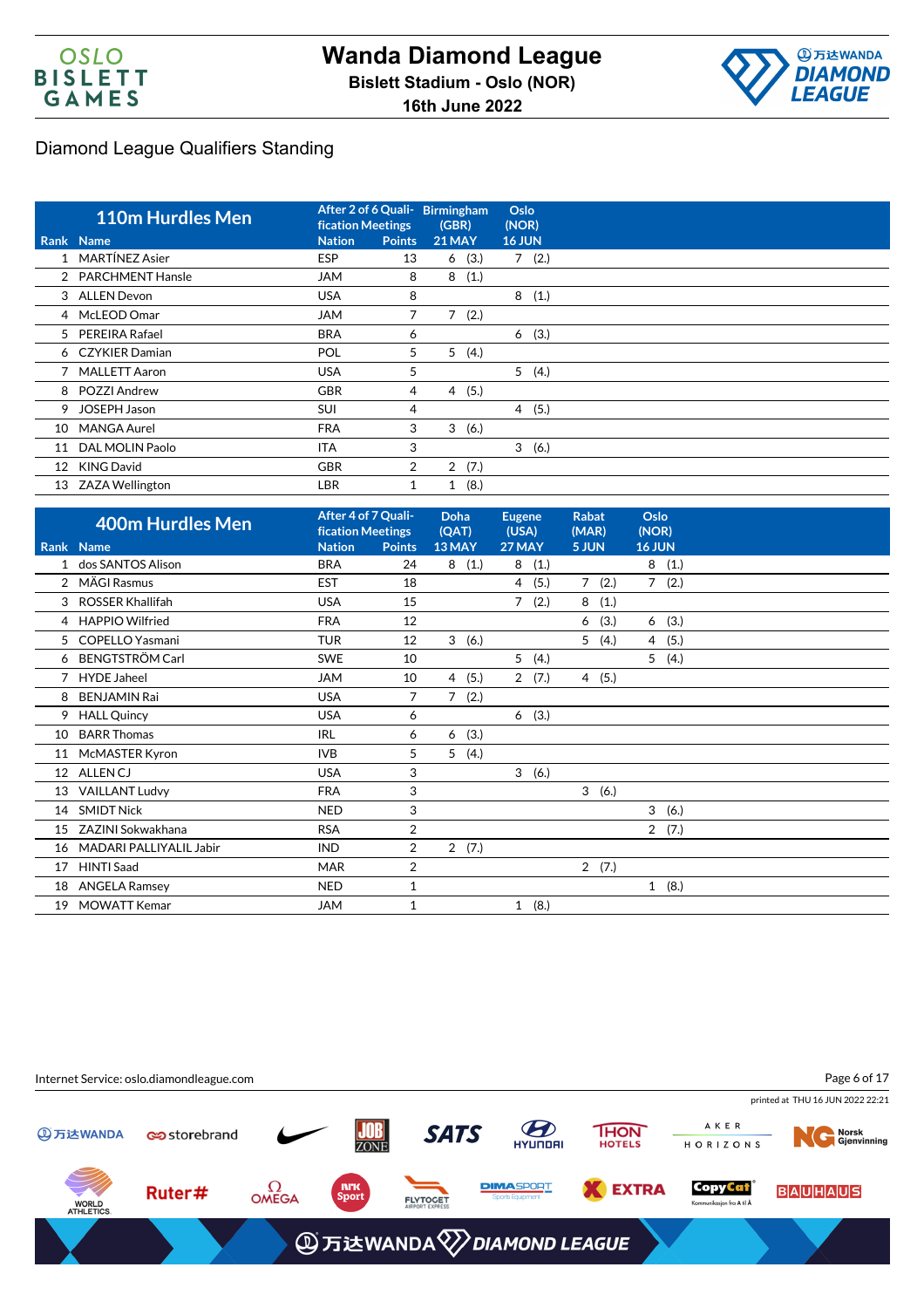



|    | <b>High Jump Men</b>       | After 3 of 6 Quali-<br><b>fication Meetings</b> |               | <b>Doha</b><br>(QAT) | <b>Birmingham</b><br>(GBR) | <b>Rome</b><br>(ITA)   |
|----|----------------------------|-------------------------------------------------|---------------|----------------------|----------------------------|------------------------|
|    | <b>Rank Name</b>           | <b>Nation</b>                                   | <b>Points</b> | 13 MAY               | <b>21 MAY</b>              | 9 JUN                  |
|    | 1 LOVETT Django            | <b>CAN</b>                                      | 15            | (3.)<br>6            | 8<br>(1.)                  | (8.)<br>1              |
|    | 2 TAMBERI Gianmarco        | <b>ITA</b>                                      | 15            | 2(7.)                | (2.)<br>7                  | 6(3.)                  |
|    | 3 KOBIELSKI Norbert        | POL                                             | 13            |                      | (3.)<br>6                  | $\overline{7}$<br>(2.) |
|    | 4 HARRISON JuVaughn        | <b>USA</b>                                      | 12            | (5.)<br>4            |                            | 8<br>(1.)              |
| 5. | McEWEN Shelby              | <b>USA</b>                                      | 9             | (5.)<br>4            | 5(4.)                      |                        |
| 6  | <b>WOO Sanghyeok</b>       | <b>KOR</b>                                      | 8             | 8<br>(1.)            |                            |                        |
|    | <b>KERR Hamish</b>         | <b>NZL</b>                                      | 8             | 5<br>(4.)            | 3(6.)                      |                        |
| 8  | <b>BARSHIM Mutaz Essa</b>  | QAT                                             | 7             | 7<br>(2.)            |                            |                        |
| 9  | PROTSENKO Andriy           | <b>UKR</b>                                      | 5             |                      |                            | 5(4.)                  |
| 9  | <b>STARC Brandon</b>       | <b>AUS</b>                                      | 5             |                      |                            | 5(4.)                  |
|    | 11 GASCH Loïc              | <b>SUI</b>                                      | 4             |                      | 4 (5.)                     |                        |
| 12 | <b>FASSINOTTI Marco</b>    | <b>ITA</b>                                      | 3             |                      |                            | 3(6.)                  |
| 13 | <b>CLARKE-KHAN Joel</b>    | <b>GBR</b>                                      | 3             |                      | 3(6.)                      |                        |
| 14 | <b>KAPITOLNIK Yonathan</b> | <b>ISR</b>                                      | 2             |                      |                            | 2(7.)                  |

|                 | <b>Pole Vault Men</b>    | After 3 of 6 Quali-<br><b>fication Meetings</b> |                | <b>Doha</b><br>(QAT)   | <b>Eugene</b><br>(USA) | Oslo<br>(NOR) |  |
|-----------------|--------------------------|-------------------------------------------------|----------------|------------------------|------------------------|---------------|--|
|                 | Rank Name                | <b>Nation</b>                                   | <b>Points</b>  | 13 MAY                 | 27 MAY                 | <b>16 JUN</b> |  |
|                 | 1 DUPLANTIS Armand       | <b>SWE</b>                                      | 24             | (1.)<br>8              | 8(1.)                  | 8(1.)         |  |
|                 | 2 GUTTORMSEN Sondre      | <b>NOR</b>                                      | 13             |                        | (3.)<br>6              | 7(2.)         |  |
|                 | 3 NILSEN Christopher     | <b>USA</b>                                      | 12             | 5<br>(4.)              | $\overline{7}$<br>(2.) |               |  |
|                 | 4 LIGHTFOOT KC           | <b>USA</b>                                      | 12             | 7<br>(2.)              | 5(4.)                  |               |  |
| 5.              | <b>BROEDERS</b> Ben      | <b>BEL</b>                                      | 11             | (3.)<br>6              |                        | 5(4.)         |  |
|                 | 6 LAVILLENIE Renaud      | <b>FRA</b>                                      | 9              | 3<br>(6.)              | 2(7.)                  | 4(5.)         |  |
|                 | 7 LILLEFOSSE Pål Haugen  | <b>NOR</b>                                      | 6              |                        |                        | (3.)<br>6     |  |
|                 | 8 LAVILLENIE Valentin    | <b>FRA</b>                                      | 4              | (5.)<br>$\overline{4}$ |                        |               |  |
| 8               | <b>WOOTEN Jacob</b>      | <b>USA</b>                                      | 4              |                        | (5.)<br>4              |               |  |
| 10              | <b>FRITSCH Clayton</b>   | <b>USA</b>                                      | 3              |                        | 3(6.)                  |               |  |
| 11              | <b>BRAZ Thiago</b>       | <b>BRA</b>                                      | 3              |                        |                        | 3(6.)         |  |
| 12 <sup>2</sup> | <b>LISEK Piotr</b>       | POL                                             | 2              | 2(7.)                  |                        |               |  |
| 13              | <b>GUTTORMSEN Simen</b>  | <b>NOR</b>                                      | $\overline{2}$ |                        |                        | 2(7.)         |  |
| 14              | <b>KARALIS Emmanouil</b> | <b>GRE</b>                                      | 1              | (8.)<br>$\mathbf{1}$   |                        |               |  |
|                 |                          |                                                 |                |                        |                        |               |  |

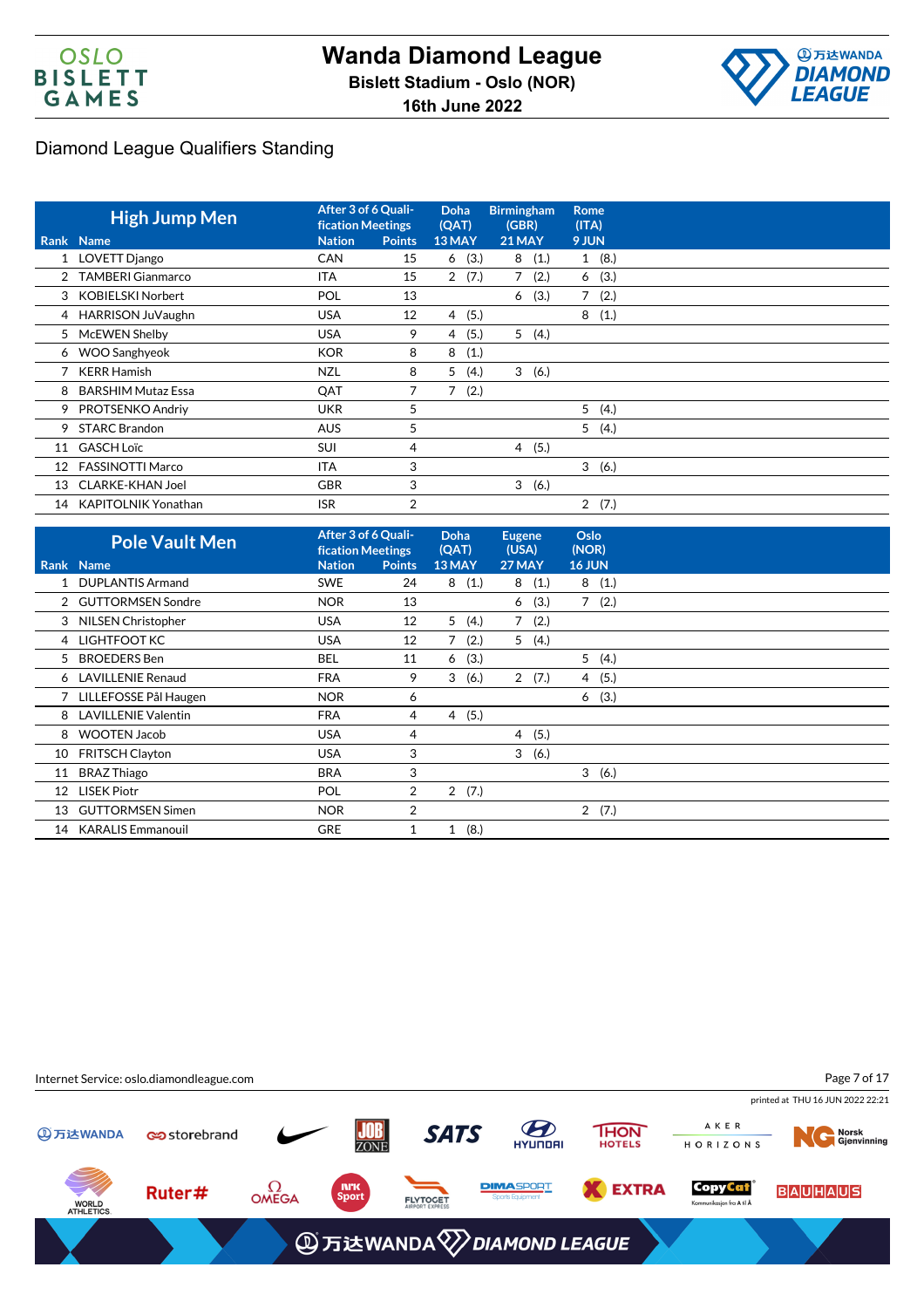



|    | <b>Long Jump Men</b>  | After 2 of 4 Quali-<br><b>fication Meetings</b> |               | Rabat<br>(MAR)         | Oslo<br>(NOR)          |
|----|-----------------------|-------------------------------------------------|---------------|------------------------|------------------------|
|    | Rank Name             | <b>Nation</b>                                   | <b>Points</b> | 5 JUN                  | <b>16 JUN</b>          |
|    | 1 TENTOGLOU Miltiadis | <b>GRE</b>                                      | 16            | (1.)<br>8              | (1.)<br>8              |
|    | 2 EHAMMER Simon       | <b>SUI</b>                                      | 13            | (2.)<br>$\overline{7}$ | (3.)<br>6              |
|    | 3 MONTLER Thobias     | <b>SWE</b>                                      | 12            | 5<br>(4.)              | 7<br>(2.)              |
|    | 4 LASA Emiliano       | <b>URU</b>                                      | 9             | (5.)<br>4              | 5(4.)                  |
|    | 5 SAMAAI Ruswahl      | <b>RSA</b>                                      |               | 3<br>(6.)              | (5.)<br>$\overline{4}$ |
|    | 6 MASSÓ Maykel        | <b>CUB</b>                                      | 6             | (3.)<br>6              |                        |
|    | 7 PULLI Kristian      | <b>FIN</b>                                      | 3             |                        | 3<br>(6.)              |
| 8  | HARRISON JuVaughn     | <b>USA</b>                                      | 2             | 2(7.)                  |                        |
|    | 9 KIPLESUND Ingar     | <b>NOR</b>                                      | 2             |                        | 2(7.)                  |
| 10 | FLÅTNES Henrik        | <b>NOR</b>                                      |               |                        | (8.)<br>$\mathbf{1}$   |
| 11 | HAJJAJI Yasin         | <b>MAR</b>                                      |               | (8.)<br>1              |                        |

|    | <b>Shot Put Men</b> | After 2 of 4 Quali-<br><b>fication Meetings</b> |               | <b>Eugene</b><br>(USA) | <b>Rome</b><br>(ITA)   |  |
|----|---------------------|-------------------------------------------------|---------------|------------------------|------------------------|--|
|    | Rank Name           | <b>Nation</b>                                   | <b>Points</b> | 27 MAY                 | 9 JUN                  |  |
|    | 1 KOVACS Joe        | <b>USA</b>                                      | 15            | 7(2.)                  | 8(1.)                  |  |
|    | 2 CROUSER Ryan      | <b>USA</b>                                      | 8             | (1.)<br>8              |                        |  |
|    | 3 MIHALJEVIC Filip  | <b>CRO</b>                                      | 7             |                        | 7(2.)                  |  |
|    | 4 WALSH Tomas       | <b>NZL</b>                                      | 6             | (3.)<br>6              |                        |  |
|    | 5 BUKOWIECKI Konrad | <b>POL</b>                                      | 6             |                        | 6(3.)                  |  |
|    | 6 PONZIO Nick       | <b>ITA</b>                                      | 6             | 3<br>(6.)              | 3(6.)                  |  |
|    | 7 HILL Darrell      | <b>USA</b>                                      | 5             | 5<br>(4.)              |                        |  |
|    | 8 ROMANI Darlan     | <b>BRA</b>                                      | 5             |                        | 5(4.)                  |  |
| 9  | SINANCEVIC Armin    | <b>SRB</b>                                      | 4             |                        | (5.)<br>$\overline{4}$ |  |
| 10 | <b>WEIR Zane</b>    | <b>ITA</b>                                      | 4             | (5.)<br>$\overline{4}$ |                        |  |
| 11 | HARATYK Michal      | <b>POL</b>                                      | 2             |                        | 2(7.)                  |  |
| 12 | <b>STORL David</b>  | <b>GER</b>                                      |               |                        | (8.)<br>1              |  |

|    | <b>Discus Throw Men</b> | After 2 of 4 Quali- Birmingham<br><b>fication Meetings</b> |                | (GBR)         |      | <b>Rabat</b><br>(MAR) |        |  |
|----|-------------------------|------------------------------------------------------------|----------------|---------------|------|-----------------------|--------|--|
|    | Rank Name               | <b>Nation</b>                                              | <b>Points</b>  | <b>21 MAY</b> |      | 5 JUN                 |        |  |
|    | 1 CEH Kristjan          | <b>SLO</b>                                                 | 16             | 8(1.)         |      |                       | 8(1.)  |  |
|    | 2 STÅHL Daniel          | <b>SWE</b>                                                 | 13             | 6             | (3.) | 7                     | (2.)   |  |
|    | 3 GUDŽIUS Andrius       | LTU                                                        | 12             | 7             | (2.) |                       | 5(4.)  |  |
|    | 4 DENNY Matthew         | <b>AUS</b>                                                 | 10             | 4             | (5.) | 6                     | (3.)   |  |
|    | 5 WEIßHAIDINGER Lukas   | AUT                                                        | 9              | 5             | (4.) |                       | 4 (5.) |  |
|    | 6 MATTIS Sam            | <b>USA</b>                                                 | 3              |               |      | 3                     | (6.)   |  |
|    | 7 PERCY Nicholas        | <b>GBR</b>                                                 | 3              | 3             | (6.) |                       |        |  |
|    | 8 OKOYE Lawrence        | <b>GBR</b>                                                 | $\overline{2}$ |               |      |                       | 2(7.)  |  |
| 9  | <b>URBANEK Robert</b>   | POL                                                        | $\overline{2}$ | 2(7.)         |      |                       |        |  |
| 10 | ROSE Alex               | <b>SAM</b>                                                 |                |               |      | $\mathbf{1}$          | (8.)   |  |
| 11 | PETTERSSON Simon        | <b>SWE</b>                                                 |                | 1             | (8.) |                       |        |  |

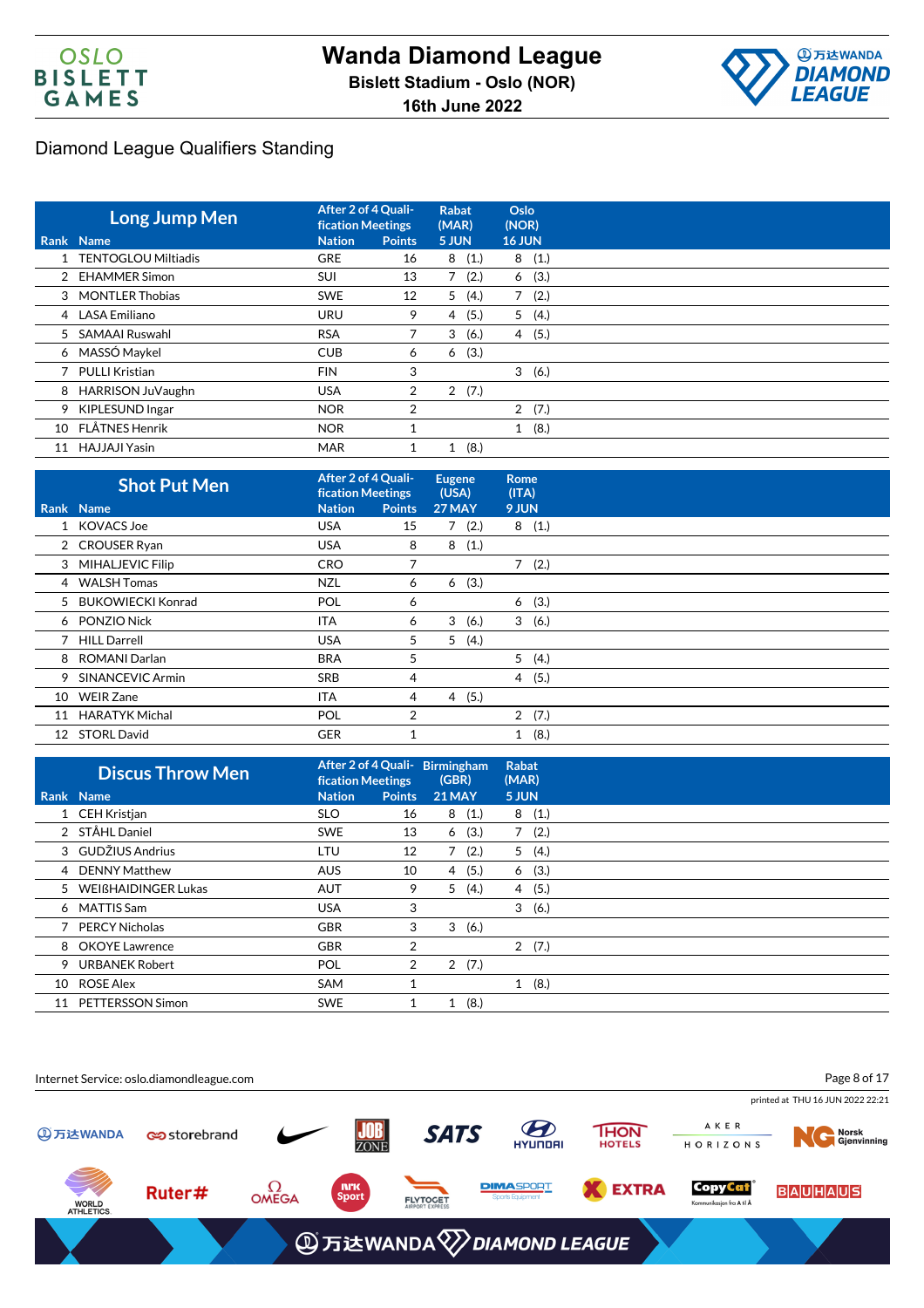



| <b>Javelin Throw Men</b> |               | After 1 of 4 Quali-<br><b>fication Meetings</b> |           |
|--------------------------|---------------|-------------------------------------------------|-----------|
| Rank Name                | <b>Nation</b> | <b>Points</b>                                   | 13 MAY    |
| 1 PETERS Anderson        | <b>GRN</b>    | 8                                               | (1.)<br>8 |
| 2 VADLEJCH Jakub         | <b>CZE</b>    |                                                 | (2.)      |
| 3 WEBER Julian           | <b>GER</b>    | 6                                               | (3.)<br>6 |
| 4 RAMOS Leandro          | <b>POR</b>    | 5                                               | (4.)<br>5 |
| 5 MARDARE Andrian        | <b>MDA</b>    | 4                                               | (5.)<br>4 |
| 6 VESELÝ Vítezslav       | <b>CZE</b>    | 3                                               | (6.)<br>3 |
| 7 RÖHLER Thomas          | <b>GER</b>    | 2                                               | 2(7.)     |
| 8 AMB Kim                | <b>SWE</b>    |                                                 | (8.)      |

|    | 100m Women                   | <b>fication Meetings</b> |                | After 3 of 7 Quali- Birmingham<br>(GBR) | <b>Eugene</b><br>(USA) |       | <b>Rabat</b><br>(MAR)  |
|----|------------------------------|--------------------------|----------------|-----------------------------------------|------------------------|-------|------------------------|
|    | Rank Name                    | <b>Nation</b>            | <b>Points</b>  | <b>21 MAY</b>                           | <b>27 MAY</b>          |       | 5 JUN                  |
|    | <b>THOMPSON-HERAH Elaine</b> | <b>JAM</b>               | 16             |                                         | 8                      | (1.)  | 8(1.)                  |
| 2  | <b>JACKSON Shericka</b>      | <b>JAM</b>               | 13             | $\overline{7}$<br>(2.)                  | 6                      | (3.)  |                        |
| 3  | <b>ASHER-SMITH Dina</b>      | <b>GBR</b>               | 13             | 8<br>(1.)                               | 5                      | (4.)  |                        |
|    | 4 TA LOU Marie-Josée         | <b>CIV</b>               | 10             |                                         | 3                      | (6.)  | $\overline{7}$<br>(2.) |
| 5  | RICHARDSON Sha'Carri         | <b>USA</b>               | $\overline{7}$ |                                         | $\overline{7}$         | (2.)  |                        |
|    | 6 NEITA Daryll               | <b>GBR</b>               | 6              | (3.)<br>6                               |                        |       |                        |
| 7  | <b>MORRISON Natasha</b>      | <b>JAM</b>               | 6              |                                         |                        |       | (3.)<br>6              |
| 8  | <b>BRISCO Mikiah</b>         | <b>USA</b>               | 5              | (4.)<br>5                               |                        |       |                        |
| 9  | <b>BAZOLO Lorène Dorcas</b>  | <b>POR</b>               | 5              |                                         |                        |       | 5(4.)                  |
| 10 | <b>TERRY Twanisha</b>        | <b>USA</b>               | 4              |                                         |                        | 4(5.) |                        |
| 11 | <b>THOMAS Gabrielle</b>      | <b>USA</b>               | 4              | (5.)<br>$\overline{4}$                  |                        |       |                        |
| 12 | del PONTE Ajla               | SUI                      | 4              |                                         |                        |       | 4(5.)                  |
| 13 | <b>SMITH-BARNETT Destiny</b> | <b>USA</b>               | 3              | 3<br>(6.)                               |                        |       |                        |
| 14 | EDDOU Hajar                  | <b>MAR</b>               | 3              |                                         |                        |       | 3(6.)                  |
| 15 | <b>KAMBUNDJI Mujinga</b>     | <b>SUI</b>               | $\overline{2}$ |                                         |                        | 2(7.) |                        |
| 16 | <b>STURGIS Cambrea</b>       | <b>USA</b>               | $\overline{2}$ | $\overline{2}$<br>(7.)                  |                        |       |                        |
| 17 | <b>DANIELS Teahna</b>        | <b>USA</b>               | 1              |                                         |                        | 1(8.) |                        |
| 18 | <b>STRACHAN Anthonique</b>   | <b>BAH</b>               | 1              | (8.)<br>1                               |                        |       |                        |

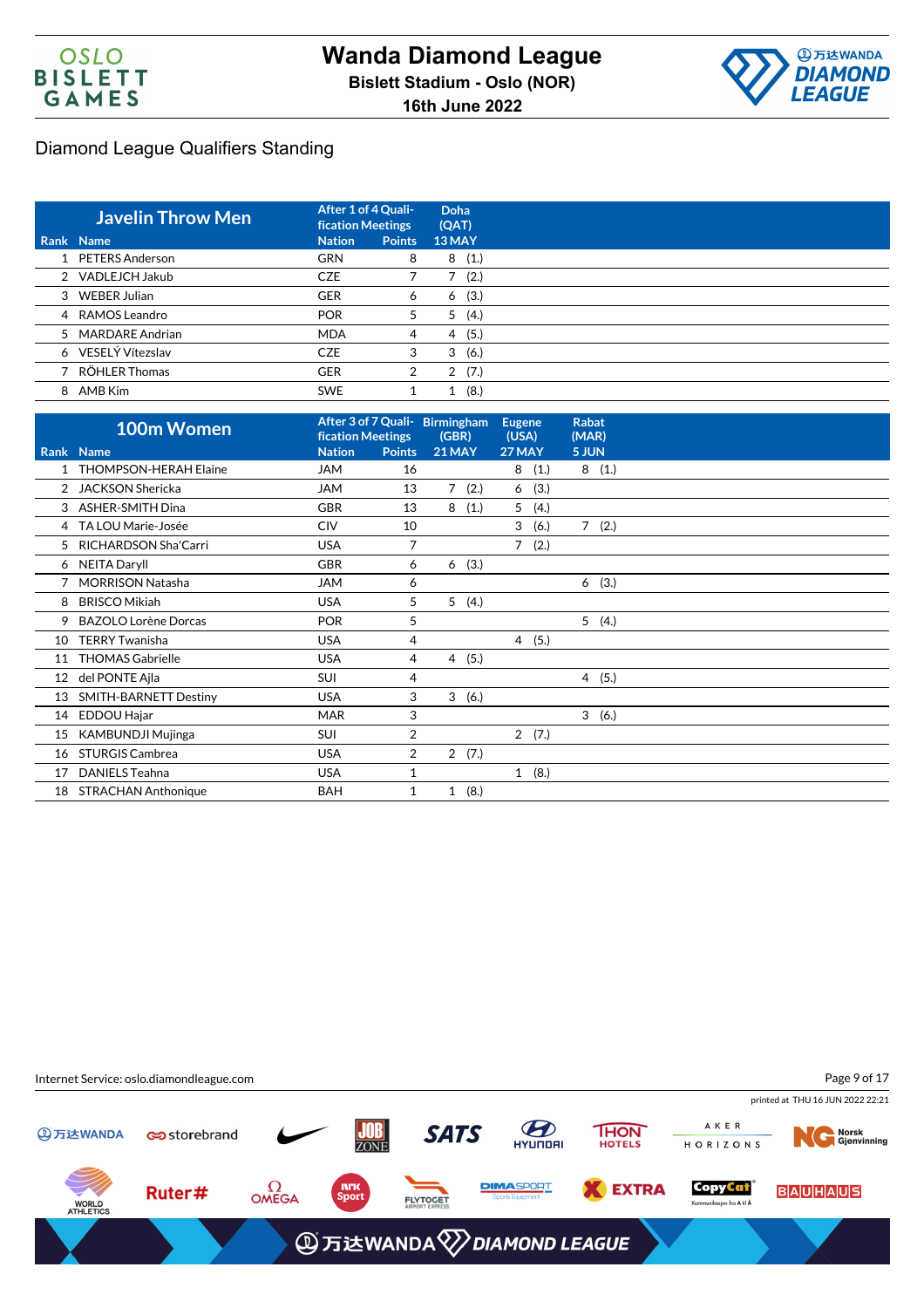



|                 | 200m Women                   | After 3 of 6 Quali-<br><b>fication Meetings</b> |                | Doha<br>(QAT)        | Rome<br>(ITA)        | Oslo<br>(NOR)        |
|-----------------|------------------------------|-------------------------------------------------|----------------|----------------------|----------------------|----------------------|
|                 | Rank Name                    | <b>Nation</b>                                   | <b>Points</b>  | 13 MAY               | 9 JUN                | <b>16 JUN</b>        |
| 1               | <b>JACKSON Shericka</b>      | <b>JAM</b>                                      | 15             | 7(2.)                | 8(1.)                |                      |
| $\overline{2}$  | <b>ASHER-SMITH Dina</b>      | <b>GBR</b>                                      | 12             | (3.)<br>6            | (3.)<br>6            |                      |
| 3               | <b>DOBBIN Beth</b>           | <b>GBR</b>                                      | 10             | 3<br>(6.)            |                      | $7^{\circ}$<br>(2.)  |
| 4               | <b>THOMAS Gabrielle</b>      | <b>USA</b>                                      | 8              | (1.)<br>8            |                      |                      |
| 5               | <b>KARSTOFT Ida</b>          | <b>DEN</b>                                      | 8              |                      |                      | 8<br>(1.)            |
| 6               | <b>THOMPSON-HERAH Elaine</b> | <b>JAM</b>                                      | 7              |                      | $7^{\circ}$<br>(2.)  |                      |
|                 | <b>SAMUEL Jamile</b>         | <b>NED</b>                                      | 6              |                      |                      | (3.)<br>6            |
| 8               | MILLER-UIBO Shaunae          | <b>BAH</b>                                      | 5              |                      | 5(4.)                |                      |
| 9               | <b>CLARK Tamara</b>          | <b>USA</b>                                      | 5              | 5(4.)                |                      |                      |
| 10              | <b>HOROWSKA Nikola</b>       | POL                                             | 5              |                      |                      | 5(4.)                |
| 11              | <b>KADDARI Dalia</b>         | <b>ITA</b>                                      | 5              |                      | (8.)<br>$\mathbf{1}$ | 4(5.)                |
| 12 <sup>°</sup> | TA LOU Marie-Josée           | <b>CIV</b>                                      | $\overline{4}$ |                      | 4 (5.)               |                      |
| 13              | <b>STRACHAN Anthonique</b>   | <b>BAH</b>                                      | 4              | (5.)<br>4            |                      |                      |
| 14              | <b>KAMBUNDJI Mujinga</b>     | SUI                                             | 3              |                      | 3(6.)                |                      |
| 15              | <b>SLETTUM Elisabeth</b>     | <b>NOR</b>                                      | 3              |                      |                      | 3(6.)                |
| 16              | <b>FELIX Allyson</b>         | <b>USA</b>                                      | $\overline{2}$ |                      | 2(7.)                |                      |
| 17              | <b>BRYANT Dezerea</b>        | <b>USA</b>                                      | 2              | 2(7.)                |                      |                      |
| 18              | <b>JOSEPH Gémima</b>         | <b>FRA</b>                                      | 2              |                      |                      | 2(7.)                |
| 19              | RAY Shannon                  | <b>USA</b>                                      | $\mathbf{1}$   | (8.)<br>$\mathbf{1}$ |                      |                      |
| 20              | <b>KOTWILA Martyna</b>       | POL                                             | 1              |                      |                      | (8.)<br>$\mathbf{1}$ |

|                  | 400m Women                | After 2 of 7 Quali-<br><b>fication Meetings</b> |                | Doha<br>(QAT) | <b>Rabat</b><br>(MAR) |  |
|------------------|---------------------------|-------------------------------------------------|----------------|---------------|-----------------------|--|
|                  | Rank Name                 | <b>Nation</b>                                   | <b>Points</b>  | 13 MAY        | 5 JUN                 |  |
|                  | 1 PAULINO Marileidy       | <b>DOM</b>                                      | 16             | 8<br>(1.)     | (1.)<br>8             |  |
|                  | 2 McPHERSON Stephenie Ann | <b>JAM</b>                                      | 13             | 7(2.)         | (3.)<br>6             |  |
|                  | 3 WILLIAMS Sada           | <b>BAR</b>                                      | 12             | 5(4.)         | 7(2.)                 |  |
|                  | 4 MILLER-UIBO Shaunae     | <b>BAH</b>                                      | 6              | 6(3.)         |                       |  |
|                  | 5 BECKER Sophie           | IRL                                             | 5              |               | 5(4.)                 |  |
|                  | 6 VONDROVÁ Lada           | <b>CZE</b>                                      | 4              |               | (5.)<br>4             |  |
|                  | McLEOD Candice            | JAM                                             | 4              | 4 (5.)        |                       |  |
|                  | 8 AZEVEDO Cátia           | <b>POR</b>                                      | 3              |               | 3<br>(6.)             |  |
| 9                | KACZMAREK Natalia         | <b>POL</b>                                      | 3              | 3<br>(6.)     |                       |  |
| 10               | <b>HEALY Phil</b>         | <b>IRL</b>                                      | 2              |               | 2(7.)                 |  |
| 11               | <b>ELLIS Kendall</b>      | <b>USA</b>                                      | $\overline{2}$ | 2(7.)         |                       |  |
| 12 <sup>12</sup> | <b>LAUS Camille</b>       | <b>BEL</b>                                      | 1              |               | 1(8.)                 |  |
| 13               | <b>IRBY Lynna</b>         | <b>USA</b>                                      | 1              | (8.)<br>1     |                       |  |

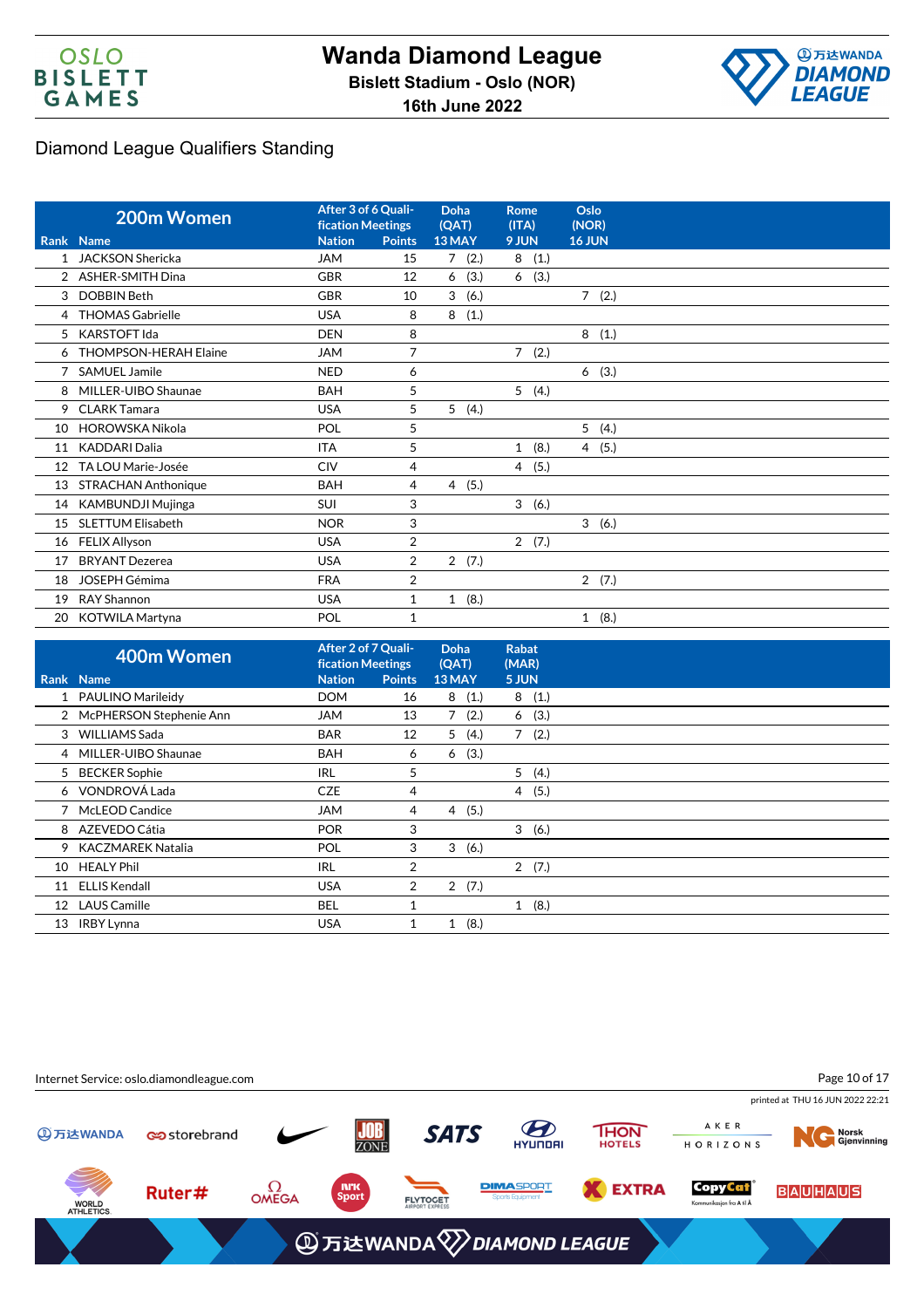



|    | 800m Women                 | <b>fication Meetings</b> |                | After 4 of 7 Quali- Birmingham<br>(GBR) | <b>Eugene</b><br>(USA) | <b>Rome</b><br>(ITA) | Oslo<br>(NOR)          |
|----|----------------------------|--------------------------|----------------|-----------------------------------------|------------------------|----------------------|------------------------|
|    | Rank Name                  | <b>Nation</b>            | <b>Points</b>  | <b>21 MAY</b>                           | <b>27 MAY</b>          | 9 JUN                | <b>16 JUN</b>          |
|    | 1 HODGKINSON Keely         | <b>GBR</b>               | 24             | 8<br>(1.)                               | 8<br>(1.)              |                      | 8<br>(1.)              |
|    | 2 LAMOTE Renelle           | <b>FRA</b>               | 20             | (2.)<br>$\overline{7}$                  |                        | 7(2.)                | (3.)<br>6              |
| 3  | <b>GOULE Natoya</b>        | <b>JAM</b>               | 17             | (3.)<br>6                               | 5<br>(4.)              | 3<br>(6.)            | 3<br>(6.)              |
|    | 4 HURTA Sage               | <b>USA</b>               | 9              | 5<br>(4.)                               | (5.)<br>$\overline{4}$ |                      |                        |
| 5  | <b>MU Athing</b>           | <b>USA</b>               | 8              |                                         |                        | 8(1.)                |                        |
| 6  | NAKAAYI Halimah            | <b>UGA</b>               | 8              |                                         | 3<br>(6.)              |                      | 5<br>(4.)              |
|    | <b>WILSON Ajee</b>         | <b>USA</b>               | $\overline{7}$ |                                         | 7<br>(2.)              |                      |                        |
| 8  | <b>MUIR Laura</b>          | <b>GBR</b>               | 7              |                                         |                        |                      | 7(2.)                  |
| 9  | ROGERS Raevyn              | <b>USA</b>               | 6              |                                         | (3.)<br>6              |                      |                        |
| 10 | BELLÒ Elena                | <b>ITA</b>               | 6              |                                         |                        | 6(3.)                |                        |
| 11 | <b>MORAA Mary</b>          | <b>KEN</b>               | 5              |                                         |                        | 5(4.)                |                        |
| 12 | <b>WELTEJI Diribe</b>      | <b>ETH</b>               | 4              |                                         |                        |                      | $\overline{4}$<br>(5.) |
| 13 | <b>HAILU Freweyni</b>      | <b>ETH</b>               | 4              |                                         |                        | 4(5.)                |                        |
| 14 | <b>BISSET Catriona</b>     | <b>AUS</b>               | 4              |                                         |                        | 2(7.)                | 2(7.)                  |
| 15 | <b>BELL Alexandra</b>      | <b>GBR</b>               | 4              | (5.)<br>4                               |                        |                      |                        |
| 16 | <b>BUTTERWORTH Lindsey</b> | <b>CAN</b>               | 3              | 2<br>(7.)                               |                        | 1(8.)                |                        |
| 17 | <b>HERING Christina</b>    | <b>GER</b>               | 3              | 3<br>(6.)                               |                        |                      |                        |
| 18 | <b>REEKIE Jemma</b>        | <b>GBR</b>               | $\overline{2}$ |                                         | (8.)<br>$\mathbf{1}$   |                      | $\mathbf{1}$<br>(8.)   |
| 19 | <b>WILSON Allie</b>        | <b>USA</b>               | $\overline{2}$ |                                         | 2(7.)                  |                      |                        |
| 20 | <b>SHANAHAN Louise</b>     | <b>IRL</b>               | 1              | (8.)<br>$\mathbf{1}$                    |                        |                      |                        |

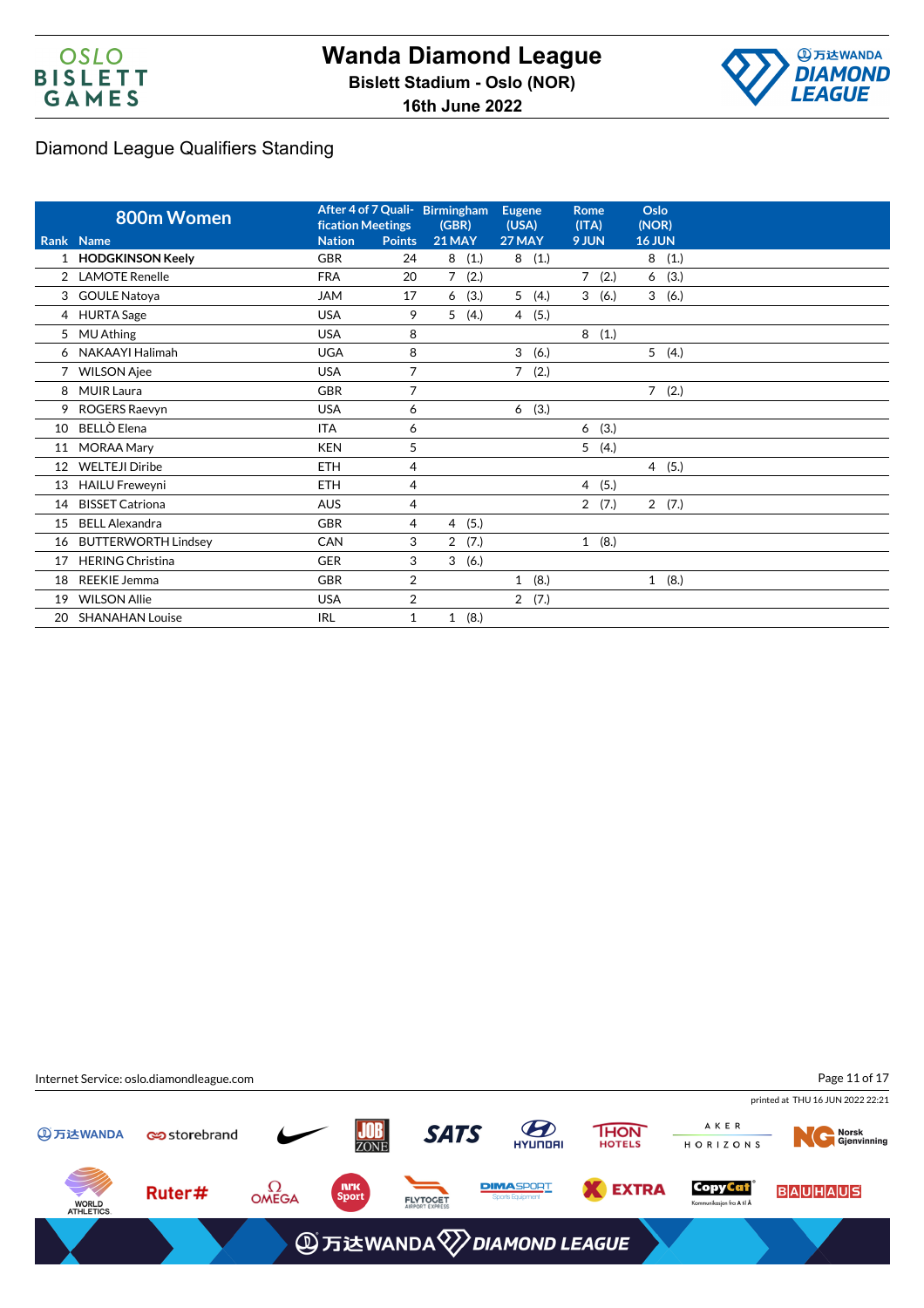



|                | 1500m Women                    | <b>fication Meetings</b> |                | After 4 of 7 Quali- Birmingham<br>(GBR) | <b>Eugene</b><br>(USA) | <b>Rabat</b><br>(MAR) | <b>Rome</b><br>(ITA) |
|----------------|--------------------------------|--------------------------|----------------|-----------------------------------------|------------------------|-----------------------|----------------------|
|                | Rank Name                      | <b>Nation</b>            | <b>Points</b>  | <b>21 MAY</b>                           | 27 MAY                 | 5 JUN                 | 9 JUN                |
| $\mathbf{1}$   | <b>MESHESHA Hirut</b>          | <b>ETH</b>               | 16             |                                         |                        | 8(1.)                 | 8<br>(1.)            |
| $\overline{2}$ | <b>MUIR Laura</b>              | <b>GBR</b>               | 14             | 8<br>(1.)                               |                        |                       | (3.)<br>6            |
| 3              | <b>EMBAYE Axumawit</b>         | <b>ETH</b>               | 13             |                                         |                        | (3.)<br>6             | (2.)<br>$7^{\circ}$  |
|                | 4 HULL Jessica                 | <b>AUS</b>               | 11             | 7(2.)                                   | 4(5.)                  |                       |                      |
| 5              | <b>MAGEEAN Ciara</b>           | <b>IRL</b>               | 10             | 5<br>(4.)                               |                        |                       | 5(4.)                |
|                | 6 HAILU Freweyni               | <b>ETH</b>               | 9              |                                         | 2(7.)                  | 7(2.)                 |                      |
| 7              | <b>KIPYEGON Faith</b>          | <b>KEN</b>               | 8              |                                         | 8<br>(1.)              |                       |                      |
| 8              | <b>TSEGAY Gudaf</b>            | <b>ETH</b>               | 7              |                                         | $\overline{7}$<br>(2.) |                       |                      |
| 9              | DEBUES-STAFFORD Gabriela       | CAN                      | 6              |                                         | (3.)<br>6              |                       |                      |
| 10             | McGEE Cory Ann                 | <b>USA</b>               | 6              | (7.)<br>$\overline{2}$                  |                        |                       | 4(5.)                |
| 11             | <b>CHEBET Winny</b>            | <b>KEN</b>               | 6              | (3.)<br>6                               |                        |                       |                      |
| 12             | <b>JOHNSON Sinclaire</b>       | <b>USA</b>               | 5              |                                         | 5(4.)                  |                       |                      |
| 13             | <b>GRIFFITH Georgia</b>        | <b>AUS</b>               | 5              |                                         |                        | 5(4.)                 |                      |
| 14             | <b>BOBOCEA Claudia Mihaela</b> | <b>ROU</b>               | 4              |                                         |                        | 4(5.)                 |                      |
| 15             | <b>REEKIE Jemma</b>            | <b>GBR</b>               | 4              | 4(5.)                                   |                        |                       |                      |
| 16             | <b>ST. PIERRE Elle</b>         | <b>USA</b>               | 3              |                                         | 3<br>(6.)              |                       |                      |
| 17             | NANYONDO Winnie                | <b>UGA</b>               | 3              |                                         | (8.)<br>1              | 2(7.)                 |                      |
| 18             | <b>ALEMU Habitam</b>           | <b>ETH</b>               | 3              |                                         |                        | 3(6.)                 |                      |
| 19             | <b>SABBATINI Gaia</b>          | <b>ITA</b>               | 3              |                                         |                        |                       | 3(6.)                |
| 20             | PÉREZ Marta                    | <b>ESP</b>               | 3              | 3<br>(6.)                               |                        |                       |                      |
| 21             | GRØVDAL Karoline Bjerkeli      | <b>NOR</b>               | $\overline{2}$ |                                         |                        |                       | 2(7.)                |
| 22             | <b>JEBITOK Edinah</b>          | <b>KEN</b>               | $\mathbf{1}$   |                                         |                        | 1(8.)                 |                      |
| 23             | del BUONO Federica             | <b>ITA</b>               | 1              |                                         |                        |                       | 1(8.)                |
| 24             | <b>SNOWDEN Katie</b>           | <b>GBR</b>               | $\mathbf{1}$   | 1(8.)                                   |                        |                       |                      |

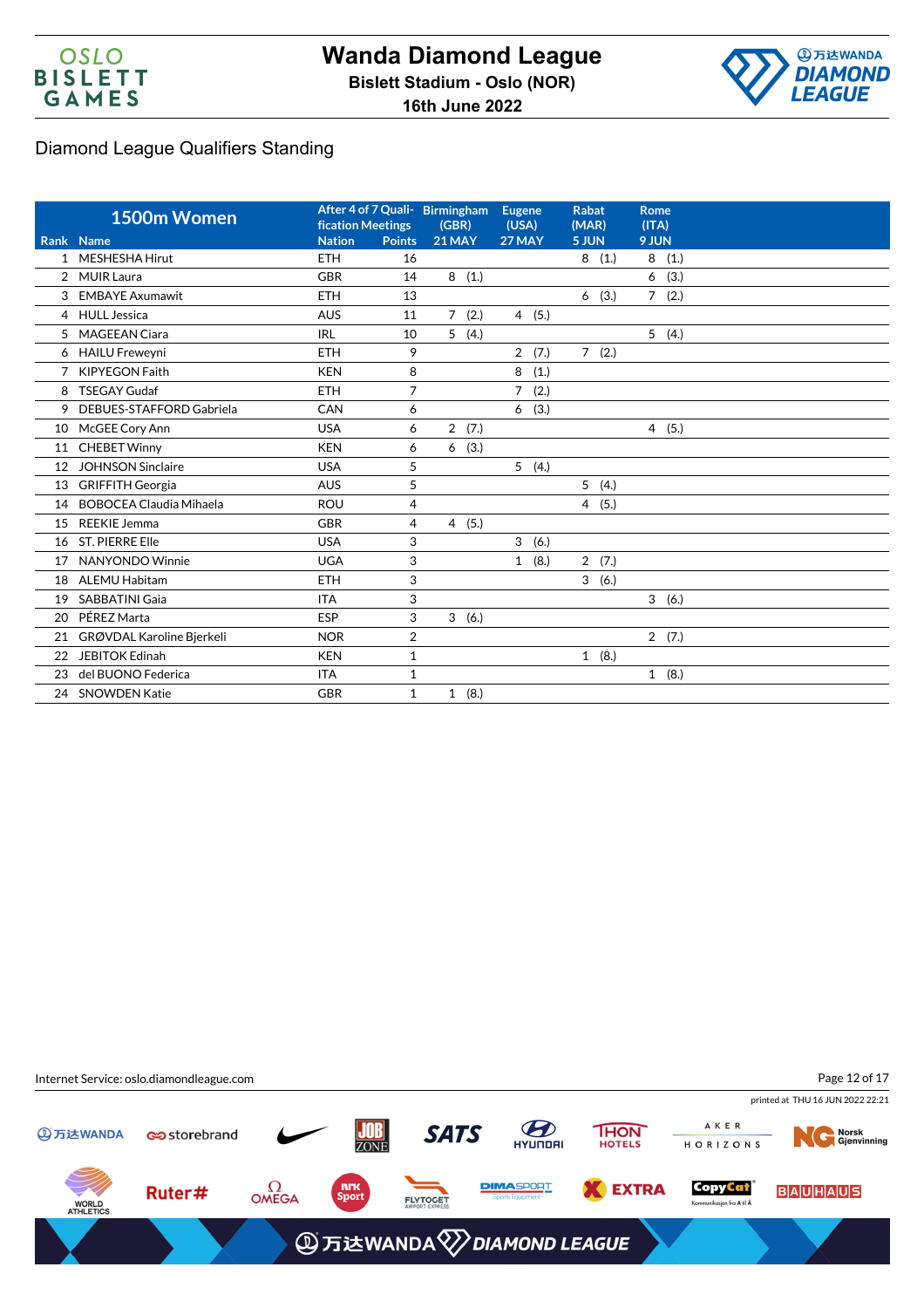



|    | 5000m Women                    | After 4 of 7 Quali-<br><b>fication Meetings</b> |                | Doha<br>(OAT) | <b>Birmingham</b><br>(GBR) | <b>Rabat</b><br>(MAR) | Oslo<br>(NOR)          |  |
|----|--------------------------------|-------------------------------------------------|----------------|---------------|----------------------------|-----------------------|------------------------|--|
|    | Rank Name                      | <b>Nation</b>                                   | <b>Points</b>  | 13 MAY        | <b>21 MAY</b>              | 5 JUN                 | 16 JUN                 |  |
|    | 1 SEYAUM Dawit                 | <b>ETH</b>                                      | 16             |               | 8(1.)                      |                       | 8(1.)                  |  |
|    | 2 GRØVDAL Karoline Bjerkeli    | <b>NOR</b>                                      | 10             |               | 5<br>(4.)                  |                       | 5<br>(4.)              |  |
|    | 3 FEYSA Hawi                   | <b>ETH</b>                                      | 9              |               | $\overline{7}$<br>(2.)     |                       | 2(7.)                  |  |
|    | 4 NIYONSABA Francine           | <b>BDI</b>                                      | 8              | 8(1.)         |                            |                       |                        |  |
|    | 5 CHERONO Mercy                | <b>KEN</b>                                      | 8              |               |                            | 8(1.)                 |                        |  |
|    | 6 KIPYEGON Faith               | <b>KEN</b>                                      | $\overline{7}$ | 7(2.)         |                            |                       |                        |  |
| 7  | MARKOVC Amy-Eloise             | <b>GBR</b>                                      | $\overline{7}$ |               |                            | 7(2.)                 |                        |  |
| 8  | <b>WORKU Fantu</b>             | <b>ETH</b>                                      | $\overline{7}$ | 1(8.)         | (3.)<br>6                  |                       |                        |  |
| 9  | <b>TSEGAY Gudaf</b>            | <b>ETH</b>                                      | $\overline{7}$ |               |                            |                       | 7(2.)                  |  |
| 10 | <b>HULL Jessica</b>            | <b>AUS</b>                                      | 6              | 6(3.)         |                            |                       |                        |  |
| 11 | EISA Medina                    | <b>ETH</b>                                      | 6              |               |                            | 6(3.)                 |                        |  |
| 12 | <b>GIDEY Letesenbet</b>        | <b>ETH</b>                                      | 6              |               |                            |                       | 6<br>(3.)              |  |
| 13 | <b>CAN Yasemin</b>             | <b>TUR</b>                                      | 5              | 5(4.)         |                            |                       |                        |  |
| 14 | <b>KITE Gloria</b>             | <b>KEN</b>                                      | 5              |               |                            | 5(4.)                 |                        |  |
| 15 | <b>GEBRZIHAIR Girmawit</b>     | <b>ETH</b>                                      | 4              | 4(5.)         |                            |                       |                        |  |
| 16 | <b>KOSTER Maureen</b>          | <b>NED</b>                                      | 4              |               |                            | 4(5.)                 |                        |  |
| 17 | <b>MONSON Alicia</b>           | <b>USA</b>                                      | $\overline{4}$ |               |                            |                       | (5.)<br>$\overline{4}$ |  |
| 18 | <b>KLEIN Hanna</b>             | <b>GER</b>                                      | 4              |               | 4(5.)                      |                       |                        |  |
| 19 | <b>JEBITOK Edinah</b>          | <b>KEN</b>                                      | 3              | 3(6.)         |                            |                       |                        |  |
| 20 | <b>ABEBE Tsiyon</b>            | <b>ETH</b>                                      | 3              |               |                            | 3(6.)                 |                        |  |
| 21 | AYANA Almaz                    | <b>ETH</b>                                      | 3              |               |                            |                       | 3(6.)                  |  |
| 22 | JUDD Jessica                   | <b>GBR</b>                                      | 3              |               | 3(6.)                      |                       |                        |  |
| 23 | <b>BELAYNEH Fantaye</b>        | <b>ETH</b>                                      | $\overline{2}$ | 2(7.)         |                            |                       |                        |  |
| 24 | <b>DAVIES Rose</b>             | <b>AUS</b>                                      | $\overline{2}$ |               |                            | 2(7.)                 |                        |  |
| 25 | <b>LAHTI Sarah</b>             | <b>SWE</b>                                      | $\overline{2}$ |               | 2(7.)                      |                       |                        |  |
| 26 | <b>GARCÍA Marta</b>            | ESP                                             | $\mathbf{1}$   |               |                            | 1(8.)                 |                        |  |
| 27 | <b>KLOSTERHALFEN Konstanze</b> | <b>GER</b>                                      | $\mathbf{1}$   |               |                            |                       | 1(8.)                  |  |
| 28 | <b>GALLARDO Carla</b>          | ESP                                             | $\mathbf{1}$   |               | 1(8.)                      |                       |                        |  |

| 3000m Steeplechase Women      |               | After 1 of 5 Quali-<br><b>fication Meetings</b> |               |
|-------------------------------|---------------|-------------------------------------------------|---------------|
| Rank Name                     | <b>Nation</b> | <b>Points</b>                                   | <b>27 MAY</b> |
| 1 JERUTO Norah                | <b>KAZ</b>    | 8                                               | (1.)<br>8     |
| 2 YAVI Winfred Mutile         | <b>BRN</b>    |                                                 | (2.)          |
| 3 ABEBE Mekides               | <b>ETH</b>    | 6                                               | (3.)<br>6     |
| 4 CHEMUTAI Peruth             | <b>UGA</b>    | 5                                               | (4.)<br>5     |
| 5 GETACHEW Workua             | <b>ETH</b>    | 4                                               | (5.)<br>4     |
| 6 CHESPOL Celliphine Chepteek | <b>KEN</b>    | 3                                               | 3<br>(6.)     |
| 7 CHEPKOECH Jackline          | <b>KEN</b>    | 2                                               | (7.)<br>2     |
| 8 COBURN Emma                 | <b>USA</b>    |                                                 | (8.)          |

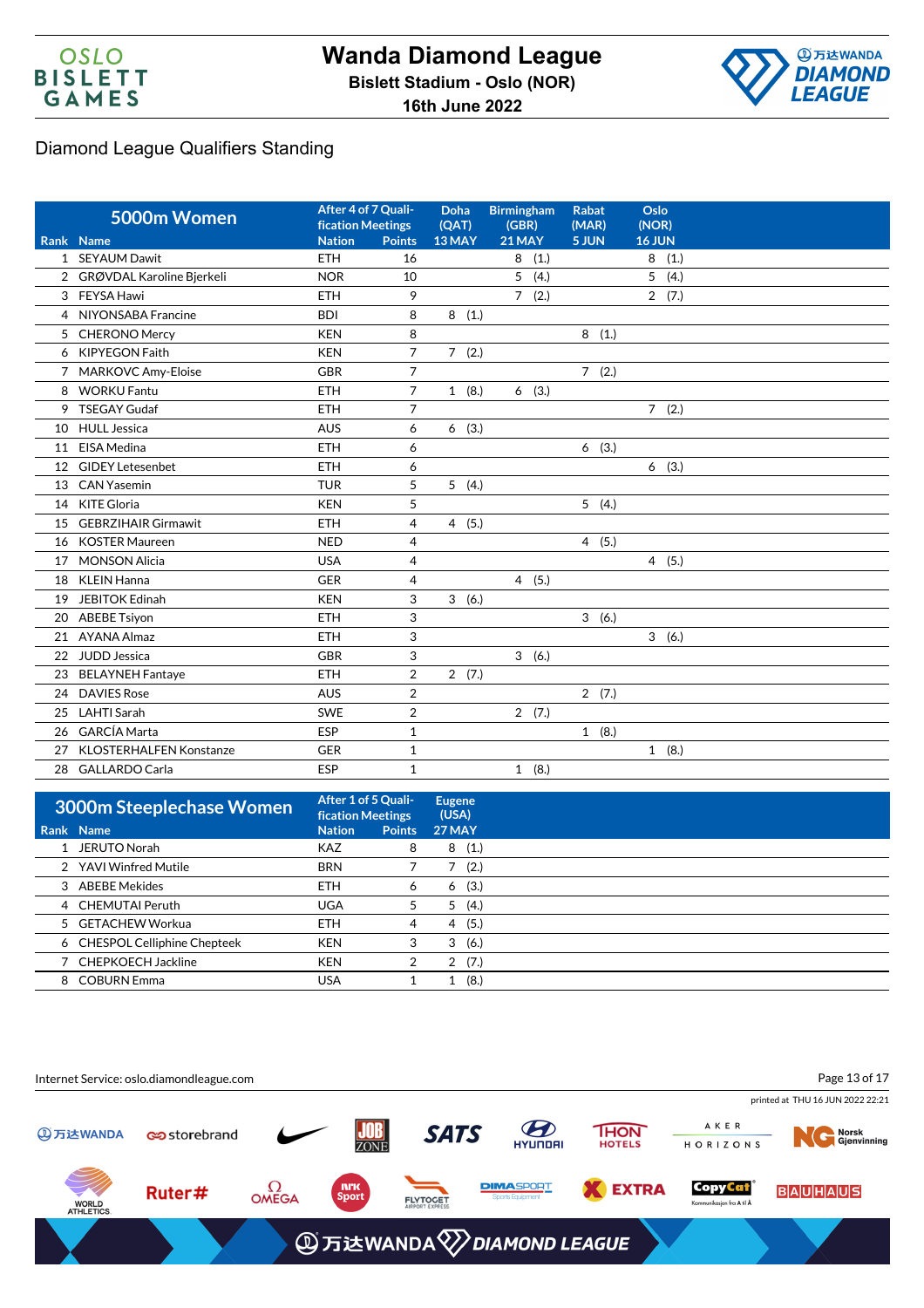



|    | <b>100m Hurdles Women</b>  | After 2 of 7 Quali-<br><b>fication Meetings</b> |               | <b>Doha</b><br>(QAT) | <b>Rome</b><br>(ITA) |  |
|----|----------------------------|-------------------------------------------------|---------------|----------------------|----------------------|--|
|    | Rank Name                  | <b>Nation</b>                                   | <b>Points</b> | 13 MAY               | 9 JUN                |  |
|    | 1 ANDERSON Britany         | JAM                                             | 14            | 7(2.)                | 7(2.)                |  |
|    | 2 HARRISON Kendra          | <b>USA</b>                                      | 8             | 8<br>(1.)            |                      |  |
|    | 3 CAMACHO-QUINN Jasmine    | <b>PUR</b>                                      | 8             |                      | 8<br>(1.)            |  |
|    | 4 AMUSAN Tobi              | <b>NGR</b>                                      | 7             | (2.)                 |                      |  |
|    | 5 ALI Nia                  | <b>USA</b>                                      | 6             |                      | (3.)<br>6            |  |
|    | 6 CHARLTON Devynne         | <b>BAH</b>                                      | 5             | 5<br>(4.)            |                      |  |
|    | 7 SKRZYSZOWSKA Pia         | POL                                             | 5             |                      | 5(4.)                |  |
| 8  | SAMBA-MAYELA Cyréna        | <b>FRA</b>                                      | 4             | 4(5.)                |                      |  |
| 9  | <b>WILLIAMS Danielle</b>   | <b>JAM</b>                                      | 4             |                      | 4(5.)                |  |
| 10 | <b>CUNNINGHAM Gabriele</b> | <b>USA</b>                                      | 3             | 3<br>(6.)            |                      |  |
| 11 | <b>VISSER Nadine</b>       | <b>NED</b>                                      | 3             |                      | 3(6.)                |  |
| 12 | <b>TAPPER Megan</b>        | <b>JAM</b>                                      | 3             | (8.)<br>$\mathbf{1}$ | 2(7.)                |  |
| 13 | <b>CHADWICK Payton</b>     | <b>USA</b>                                      | 2             | 2(7.)                |                      |  |
| 14 | <b>BOGLIOLO Luminosa</b>   | <b>ITA</b>                                      |               |                      | (8.)<br>$\mathbf{1}$ |  |

|    | <b>400m Hurdles Women</b>  | <b>fication Meetings</b> |                | After 3 of 7 Quali- Birmingham<br>(GBR) | <b>Rome</b><br>(ITA) | Oslo<br>(NOR)        |  |
|----|----------------------------|--------------------------|----------------|-----------------------------------------|----------------------|----------------------|--|
|    | Rank Name                  | <b>Nation</b>            | <b>Points</b>  | 21 MAY                                  | 9 JUN                | <b>16 JUN</b>        |  |
|    | RYZHYKOVA Anna             | <b>UKR</b>               | 19             | (3.)<br>6                               | (3.)<br>6            | (2.)<br>7            |  |
|    | <b>BOL Femke</b>           | <b>NED</b>               | 16             |                                         | (1.)<br>8            | 8<br>(1.)            |  |
| 3  | NIELSEN Lina               | <b>GBR</b>               | 14             | 5<br>(4.)                               | 5<br>(4.)            | (5.)<br>4            |  |
|    | 4 TKACHUK Viktoriya        | <b>UKR</b>               | 12             | 7<br>(2.)                               | 2<br>(7.)            | 3<br>(6.)            |  |
| 5  | <b>RUSSELL Janieve</b>     | JAM                      | 9              | 2(7.)                                   | 7(2.)                |                      |  |
|    | 6 KNIGHT Jessie            | <b>GBR</b>               | 9              | 3(6.)                                   |                      | 6(3.)                |  |
|    | 7 MUHAMMAD Dalilah         | <b>USA</b>               | 8              | (1.)<br>8                               |                      |                      |  |
| 8  | <b>IUEL Amalie</b>         | <b>NOR</b>               | 5              |                                         |                      | 5(4.)                |  |
| 9  | <b>CLAYTON Rushell</b>     | <b>JAM</b>               | 4              |                                         | 4(5.)                |                      |  |
| 10 | <b>WOODRUFF Gianna</b>     | <b>PAN</b>               | 4              | 4(5.)                                   |                      |                      |  |
| 11 | FOLORUNSO Ayomide Temilade | <b>ITA</b>               | 3              |                                         | 3(6.)                |                      |  |
| 12 | <b>KLOSTER Line</b>        | <b>NOR</b>               | $\overline{2}$ |                                         |                      | 2(7.)                |  |
| 13 | OLIVIERI Linda             | ITA                      |                |                                         | 1(8.)                |                      |  |
| 14 | <b>TURNER Jessica</b>      | <b>GBR</b>               | 1              | (8.)<br>1                               |                      |                      |  |
| 15 | <b>KRAFZIK Carolina</b>    | <b>GER</b>               |                |                                         |                      | (8.)<br>$\mathbf{1}$ |  |

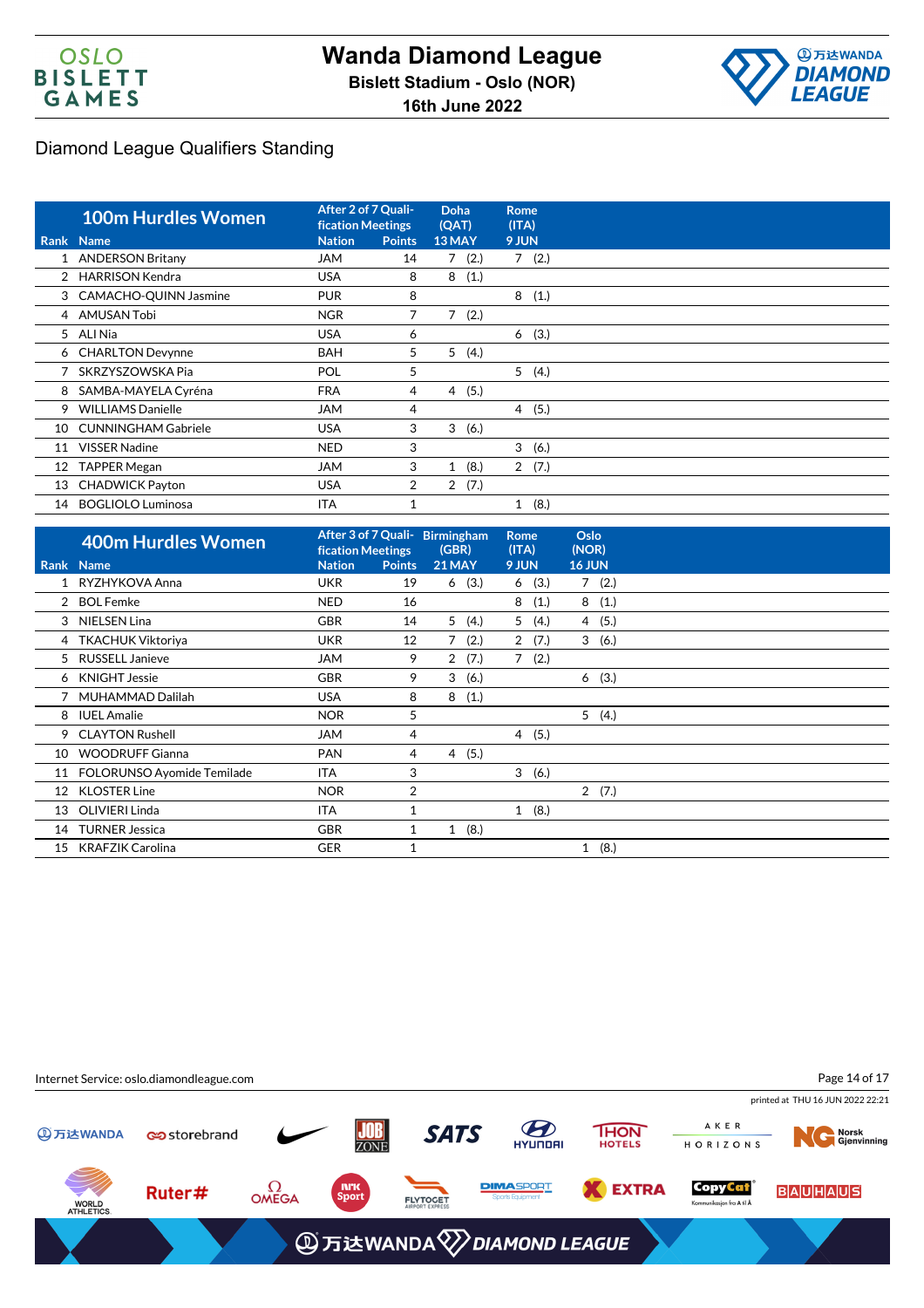



|      | <b>High Jump Women</b>  | After 2 of 6 Quali-<br><b>fication Meetings</b> |                | <b>Eugene</b><br>(USA) | Rabat<br>(MAR) |      |
|------|-------------------------|-------------------------------------------------|----------------|------------------------|----------------|------|
| Rank | <b>Name</b>             | <b>Nation</b>                                   | <b>Points</b>  | 27 MAY                 | 5 JUN          |      |
|      | 1 MAHUCHIKH Yaroslava   | <b>UKR</b>                                      | 16             | (1.)<br>8              | 8              | (1.) |
|      | 2 GERASHCHENKO Iryna    | <b>UKR</b>                                      | 12             | 5<br>(4.)              |                | (2.) |
|      | 3 DUBOVITSKAYA Nadezhda | <b>KAZ</b>                                      | 11             | (3.)<br>6              | 5              | (4.) |
|      | 4 OLYSLAGERS Nicola     | <b>AUS</b>                                      | 10             | (5.)<br>4              | 6              | (3.) |
|      | 5 CUNNINGHAM Vashti     | <b>USA</b>                                      |                | (2.)                   |                |      |
|      | 6 VALLORTIGARA Elena    | <b>ITA</b>                                      |                | (5.)<br>4              | 3(6.)          |      |
|      | LAKE Morgan             | <b>GBR</b>                                      | 4              |                        | $\overline{4}$ | (5.) |
|      | 8 LEVCHENKO Yuliya      | <b>UKR</b>                                      | 4              | (7.)<br>2              | 2(7.)          |      |
| 9    | NILSSON Maja            | <b>SWE</b>                                      | $\overline{2}$ |                        | 2(7.)          |      |
| 10   | <b>BORTHWICK Emily</b>  | <b>GBR</b>                                      | 2              | (7.)<br>2              |                |      |

| <b>Pole Vault Women</b> |                                                                                                                                                                                                                                           |                | (GBR)                    | <b>Rabat</b><br>(MAR)          | <b>Rome</b><br>(ITA)   |
|-------------------------|-------------------------------------------------------------------------------------------------------------------------------------------------------------------------------------------------------------------------------------------|----------------|--------------------------|--------------------------------|------------------------|
|                         | <b>Nation</b>                                                                                                                                                                                                                             | <b>Points</b>  | <b>21 MAY</b>            | 5 JUN                          | 9 JUN                  |
|                         | <b>USA</b>                                                                                                                                                                                                                                | 24             | 8(1.)                    | 8(1.)                          | 8(1.)                  |
|                         | <b>GRE</b>                                                                                                                                                                                                                                | 16             | (2.)<br>7                | (3.)<br>6                      | 3(6.)                  |
|                         | <b>SLO</b>                                                                                                                                                                                                                                | 16             | (2.)<br>7                | (5.)<br>4                      | 5(4.)                  |
|                         | <b>GBR</b>                                                                                                                                                                                                                                | 12             |                          | 5<br>(4.)                      | 7(2.)                  |
|                         | <b>AUS</b>                                                                                                                                                                                                                                | ⇁              |                          | 7<br>(2.)                      |                        |
|                         | ITA                                                                                                                                                                                                                                       |                |                          |                                | $\overline{7}$<br>(2.) |
|                         | <b>USA</b>                                                                                                                                                                                                                                | 7              | 2(7.)                    |                                | 5(4.)                  |
|                         | <b>GBR</b>                                                                                                                                                                                                                                | 5              | (4.)<br>5                |                                |                        |
|                         | <b>GRE</b>                                                                                                                                                                                                                                | 5              | 3<br>(6.)                | 2(7.)                          |                        |
| <b>GROVE Emily</b>      | <b>USA</b>                                                                                                                                                                                                                                | 4              | (5.)<br>$\overline{4}$   |                                |                        |
|                         | <b>UKR</b>                                                                                                                                                                                                                                | 4              |                          | 4(5.)                          |                        |
|                         | <b>VEN</b>                                                                                                                                                                                                                                | $\overline{2}$ |                          |                                | 2(7.)                  |
| <b>MOLINAROLO Elisa</b> | ITA                                                                                                                                                                                                                                       |                |                          |                                | (8.)<br>1              |
| 10                      | Rank Name<br>1 MORRIS Sandi<br>2 STEFANIDI Katerina<br>2 ŠUTEJ Tina<br>4 BRADSHAW Holly<br>5 KENNEDY Nina<br>6 BRUNI Roberta<br>6 NAGEOTTE Katie<br>8 COOK Sophie<br>8 KYRIAKOPOULOU Nikoleta<br>10 KYLYPKO Maryna<br>12 PEINADO Robeilys |                | <b>fication Meetings</b> | After 3 of 6 Quali- Birmingham |                        |

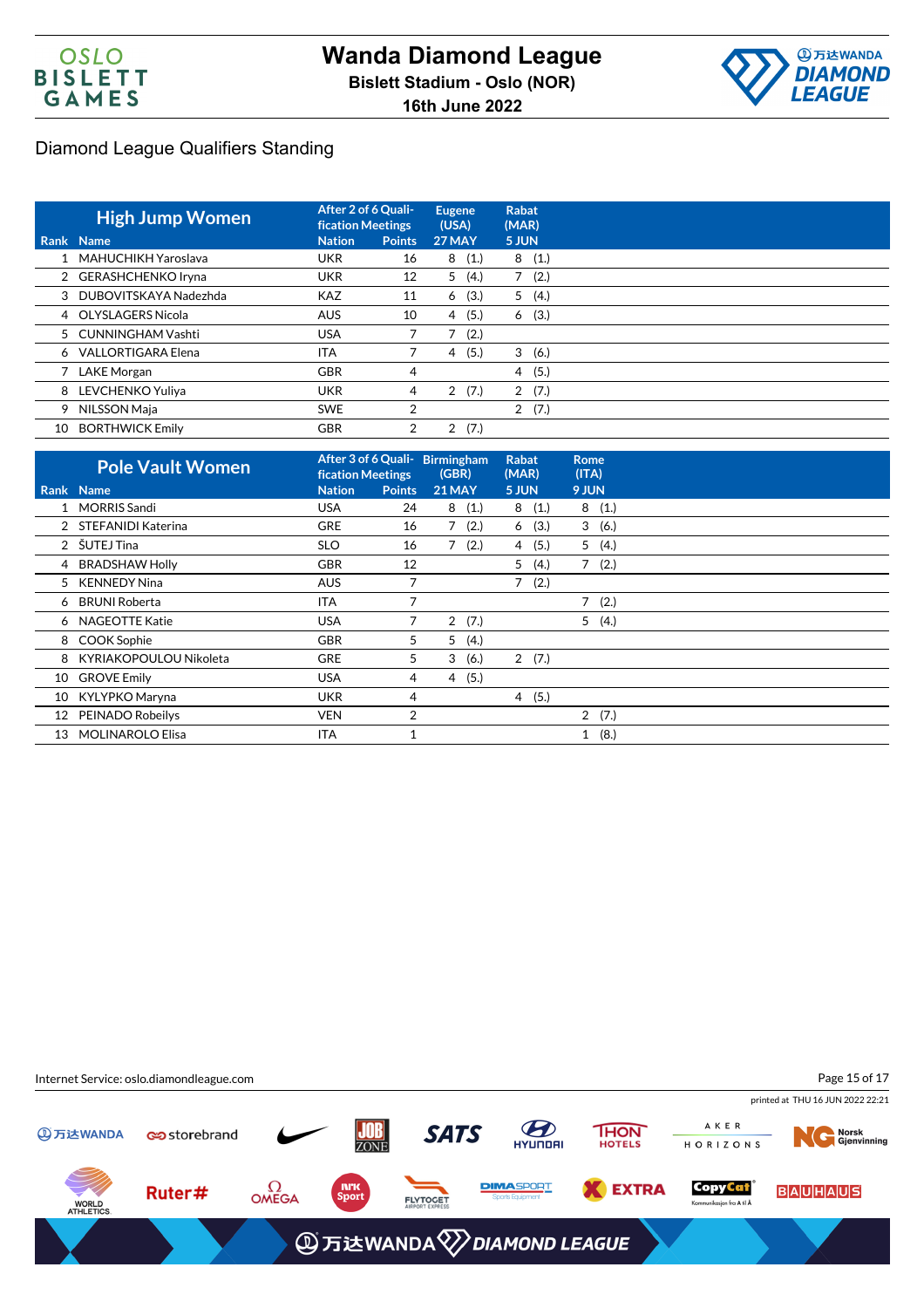



|    | <b>Long Jump Women</b>           |               | After 3 of 4 Quali-<br><b>fication Meetings</b> |               | Birmingham<br>(GBR) |   | <b>Eugene</b><br>(USA) |   | <b>Rome</b><br>(ITA) |  |
|----|----------------------------------|---------------|-------------------------------------------------|---------------|---------------------|---|------------------------|---|----------------------|--|
|    | <b>Rank Name</b>                 | <b>Nation</b> | <b>Points</b>                                   | <b>21 MAY</b> |                     |   | 27 MAY<br>9 JUN        |   |                      |  |
|    | 1 MIHAMBO Malaika                | <b>GER</b>    | 15                                              | 8             | (1.)                |   |                        |   | 7(2.)                |  |
|    | 2 BEKH-ROMANCHUK Maryna          | <b>UKR</b>    | 15                                              |               | 7(2.)               |   |                        |   | 8(1.)                |  |
| 3  | SAGNIA Khaddi                    | <b>SWE</b>    | 13                                              |               | 2(7.)               | 8 | (1.)                   |   | 3(6.)                |  |
|    | 4 BURKS Quanesha                 | <b>USA</b>    | 11                                              |               |                     | 5 | (4.)                   |   | 6(3.)                |  |
|    | 5 VULETA Ivana                   | SRB           | 8                                               | 4             | (5.)                | 4 | (5.)                   |   |                      |  |
|    | 6 BRUME Ese                      | <b>NGR</b>    | 7                                               |               |                     | 7 | (2.)                   |   |                      |  |
|    | SAWYERS Jazmin                   | <b>GBR</b>    | 7                                               | 5             | (4.)                |   |                        |   | 2(7.)                |  |
|    | 8 DAVIS Tara                     | <b>USA</b>    | 6                                               |               |                     | 6 | (3.)                   |   |                      |  |
| 9  | <b>UGEN Lorraine</b>             | <b>GBR</b>    | 6                                               | 6             | (3.)                |   |                        |   |                      |  |
| 10 | <b>GARDAŠEVIC Milica</b>         | <b>SRB</b>    | 5                                               |               |                     |   |                        | 5 | (4.)                 |  |
| 11 | <b>NETTEY Christabel</b>         | <b>CAN</b>    | $\overline{4}$                                  |               |                     |   |                        |   | 4(5.)                |  |
| 12 | WILLIAMS Kendell                 | <b>USA</b>    | 3                                               | 3             | (6.)                |   |                        |   |                      |  |
| 13 | <b>FOSTER Rhesa</b>              | <b>USA</b>    | 3                                               |               |                     |   | 3(6.)                  |   |                      |  |
| 14 | <b>IAPICHINO Larissa</b>         | <b>ITA</b>    | 1                                               |               |                     |   |                        |   | 1(8.)                |  |
| 15 | <b>JOHNSON-THOMPSON Katarina</b> | <b>GBR</b>    | 1                                               | $\mathbf{1}$  | (8.)                |   |                        |   |                      |  |

|    | <b>Triple Jump Women</b> |               | After 2 of 4 Quali-<br><b>fication Meetings</b> |                        | <b>Rabat</b><br>(MAR) |       |  |
|----|--------------------------|---------------|-------------------------------------------------|------------------------|-----------------------|-------|--|
|    | Rank Name                | <b>Nation</b> | <b>Points</b>                                   | <b>13 MAY</b>          | 5 JUN                 |       |  |
|    | RICKETTS Shanieka        | <b>JAM</b>    | 15                                              | 8<br>(1.)              | 7                     | (2.)  |  |
|    | 2 LAFOND Thea            | <b>DMA</b>    | 14                                              | (3.)<br>6              |                       | 8(1.) |  |
|    | 3 FILIPIC Neja           | <b>SLO</b>    | 10                                              | (5.)<br>4              | 6                     | (3.)  |  |
|    | 4 MAMONA Patrícia        | <b>POR</b>    | 8                                               | (6.)<br>3              | 5(4.)                 |       |  |
| 5. | JOSE TIMA Ana Lucia      | <b>DOM</b>    |                                                 | 5<br>(4.)              | $\overline{2}$        | (7.)  |  |
|    | 6 BEKH-ROMANCHUK Maryna  | <b>UKR</b>    |                                                 | 7<br>(2.)              |                       |       |  |
|    | <b>POVEA Liadagmis</b>   | <b>CUB</b>    | 4                                               |                        | 4                     | (5.)  |  |
| 8  | PÉREZ HERNÁNDEZ Leyanis  | <b>CUB</b>    | 3                                               |                        | 3                     | (6.)  |  |
| 9  | <b>WILLIAMS Kimberly</b> | <b>JAM</b>    | $\overline{2}$                                  | (7.)<br>$\overline{2}$ |                       |       |  |
| 10 | MINENKO Hanna            | <b>ISR</b>    |                                                 |                        | 1                     | (8.)  |  |
| 11 | METZGER Naomi            | <b>GBR</b>    |                                                 | (8.)<br>1              |                       |       |  |